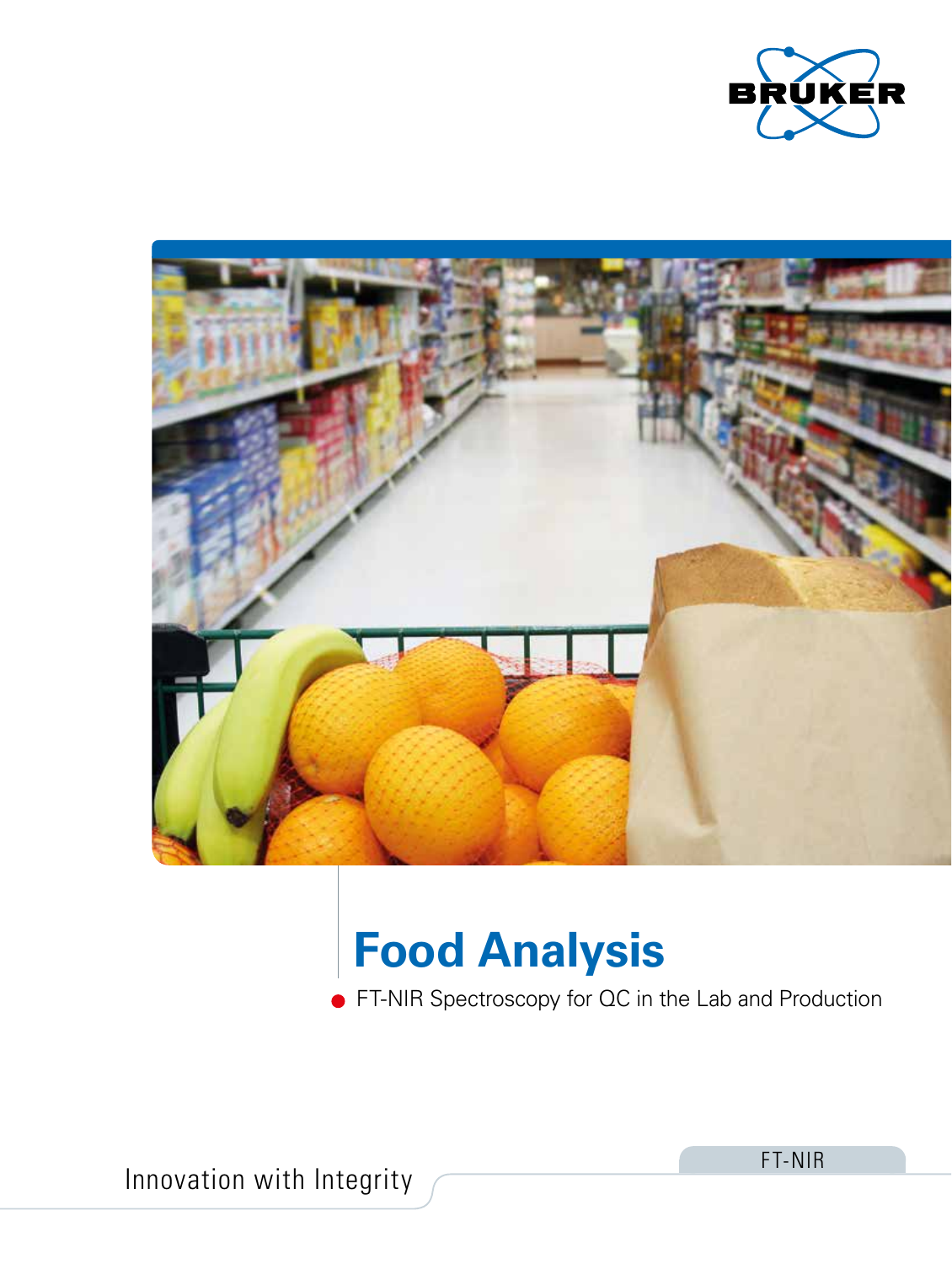### **Bruker Optics Solutions for the Food Industry**



Near Infrared Spectroscopy is a well-established technique and today an important element of quality control in the food industry. Bruker Optics modern FT-NIR spectrometers can analyze both, liquid and solid samples and are the ideal tool for the non-destructive and rapid analysis of raw materials, intermediate and finished products throughout the entire manufacturing process.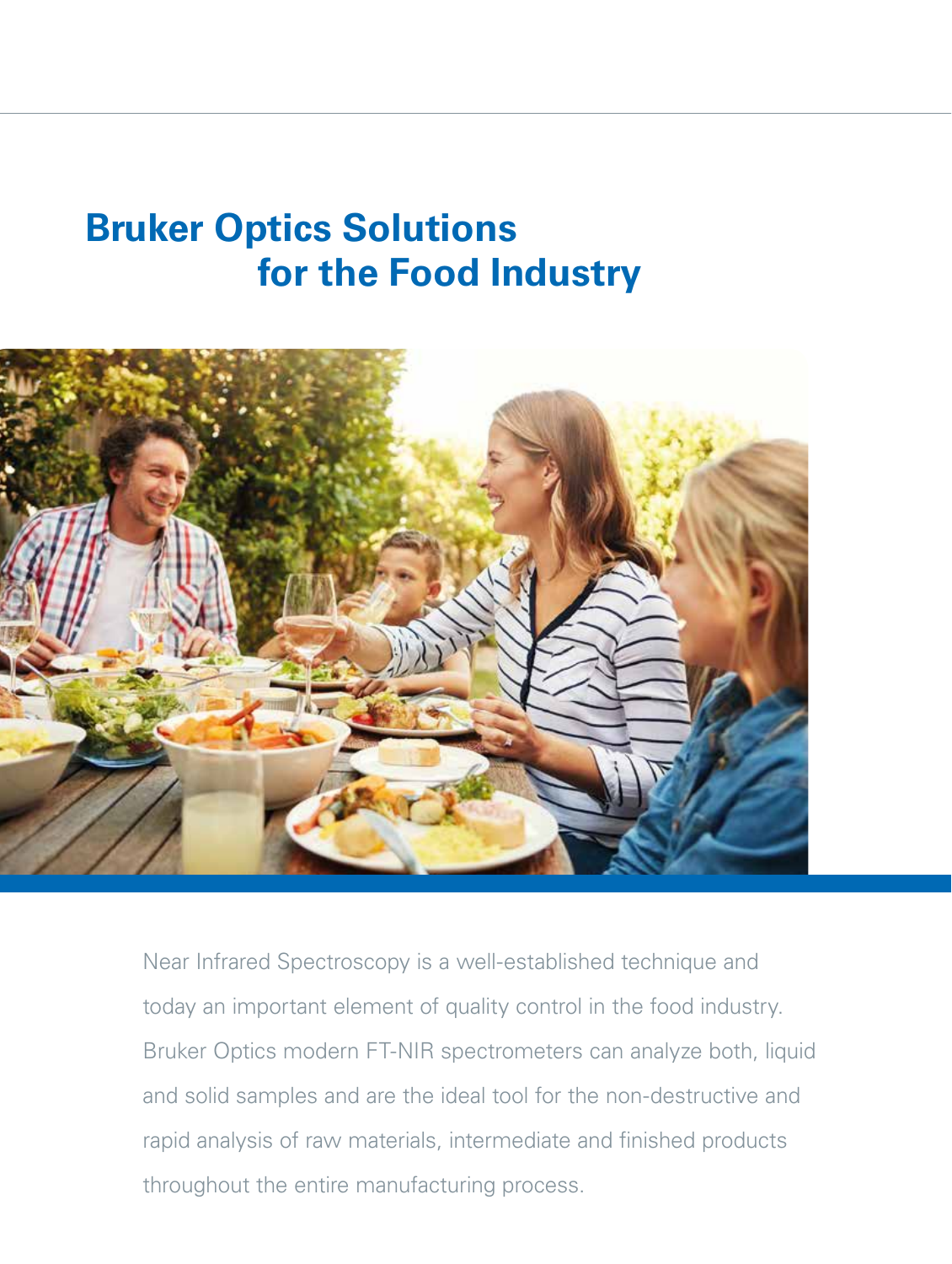### **FT-NIR Analyzers** for the Food Industry

### **Quality control**

Questions and concerns regarding food quality are endless, and the demand for easy-to-use tools to monitor and ensure the integrity of foodstuffs is growing around the world. FT-NIR is a powerful and effective technology for control of raw materials, intermediates and finished products. Common tasks in food processing are:

- **IDENTIFICATION OF TAW MATERIALS**
- **Conformity testing**
- **Composition analysis**
- **Process control**

### **FT-NIR advantage**

In contrast to most wet-chemistry and other reference methods the FT-NIR technology is quick, costeffective, non-destructive and safe, since it does not use chemicals, solvents or gases. It simply measures the absorption of near-infrared light of the sample at different wavelengths recording molecular vibrations of all molecules containing C-H, N-H or O-H groups. By this NIR spectroscopy is the first choice for the analysis of all kind of organic materials, making it ideal for a wide variety of foodstuffs.

The key benefits of FT-NIR spectroscopy are:

- no sample preparation, no waste
- no special skills required, easy sample presentation
- no typical errors of classical lab methods
- **analysis of multiple components in less than one minute**
- suitable for any solid, semi-solid or liquid sample

#### **Bruker - your partner for lab and process analysis**

For more than 50 years, Bruker has been driven by the idea to always provide the best technological solution for each analytical task. Bruker Optics is the world leading manufacturer of FT-NIR instruments for a wide range of industries including the agricultural sector and food manufacturing. Bruker Optics' portfolio ranges from small footprint, touch screen operated analyzers to fully automated in-process systems for closed loop control.

Our analyzers combine an unrivaled flexibility and easy operation with state-of-the-art spectrometer technology. Software controlled optical modules, optimized sampling accessories for numerous applications and user friendly operator interfaces guarantee excellent results from day one.

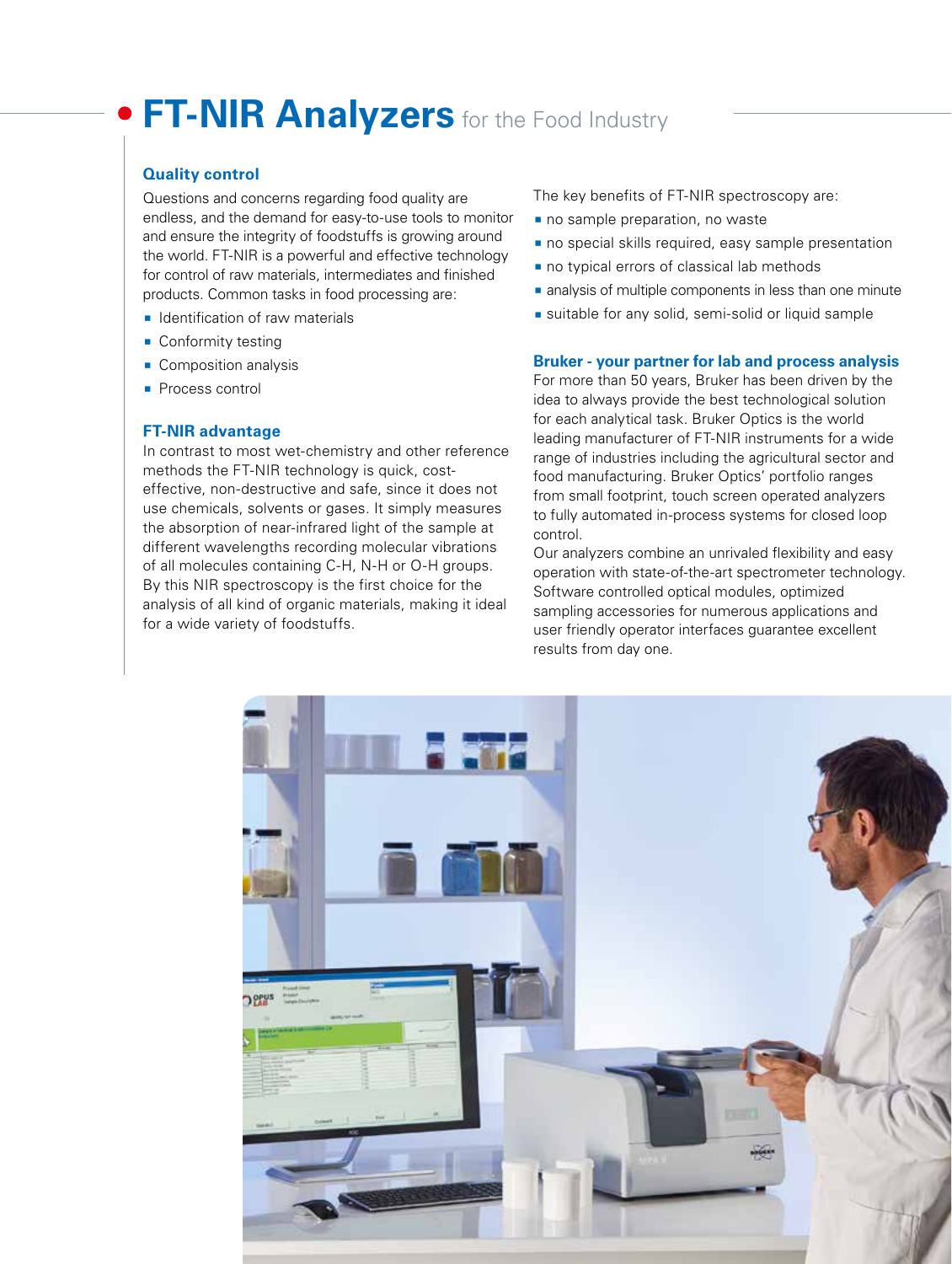### **Flour & Milling: The base of all good things.**

Cereals are the cornerstone of the daily nutrition for most people around the world. The Flour & Milling industry plays an essential part in turning cereals into flours for a wide variety of baked goods from bread to cake.

The specifications for wheat and flour often require specialized and time consuming testing to determine how flour will perform during processing. Bruker offers solutions for the Flour & Milling industry for the analysis of wheat, various flour types as well as co-products based on FT-NIR Spectroscopy - from small, easyto-use benchtop spectrometers to complete online monitoring systems.

Ready to use calibration packages give you results in seconds and are a highly cost-effective solution compared to conventional testing methods.

#### **Wheat Intake: Know what you get**

It is essential to verify the grade as well as the quality of wheat before forwarding it to the milling process. This way, the maximum yield and the correct quality of flour can be achieved. Parameters like moisture, protein, ash and wet gluten content can be monitored with FT-NIR spectroscopy within seconds.

Knowing the moisture content is essential for millers in order to adjust the wheat to a standard level before milling. The protein content is a key specification for flour producers as it influences many processing properties, like water absorption or gluten strength. The ash content in wheat is an indication of the yield to be expected during the milling process.

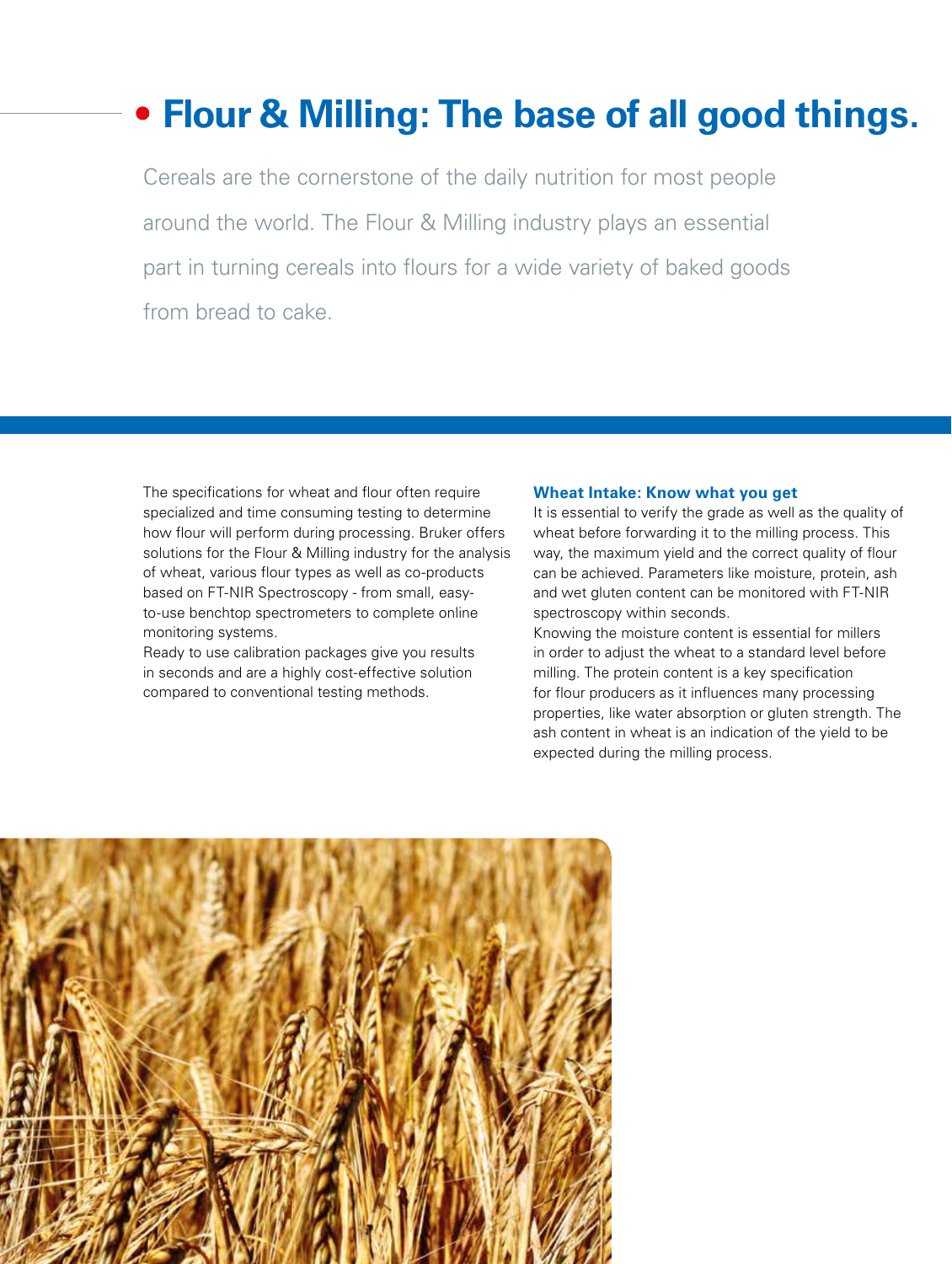

### **Tempering: Maximize the yield**

Adding water to wheat before milling helps producing consistent, high quality finished flours. Utilizing FT-NIR spectroscopy helps you to monitor the moisture content of the wheat in order to optimize the conditioning step and addition of water.

### **Flour Milling: Optimize the process**

The analysis of ash content is essential during the milling phase. Monitoring the ash concentration serves as a benchmark for the production process. Moreover, parameters like protein content or wet gluten content can be utilized in order to optimize the blending process for increased profitability. These parameters can easily be assessed on-line or at-line with FT-NIR.

### **Flour Quality: Monitor the final product**

If a wheat flour is suitable for baking purposes and which process adjustments need to be made, is traditionally assessed by an array of rheological and physical/chemical testing. Most of these labor intensive tests like protein content, Alveograph or Extensograph testing can be substituted by FT-NIR leading to substantial cost reductions and process improvements. Moreover, due to the speed of FT-NIR, a high sample throughput can be achieved.



Measurement of flour in a quartz glass cup on the integrating sphere of of the TANGO-R FT-NIR spectrometer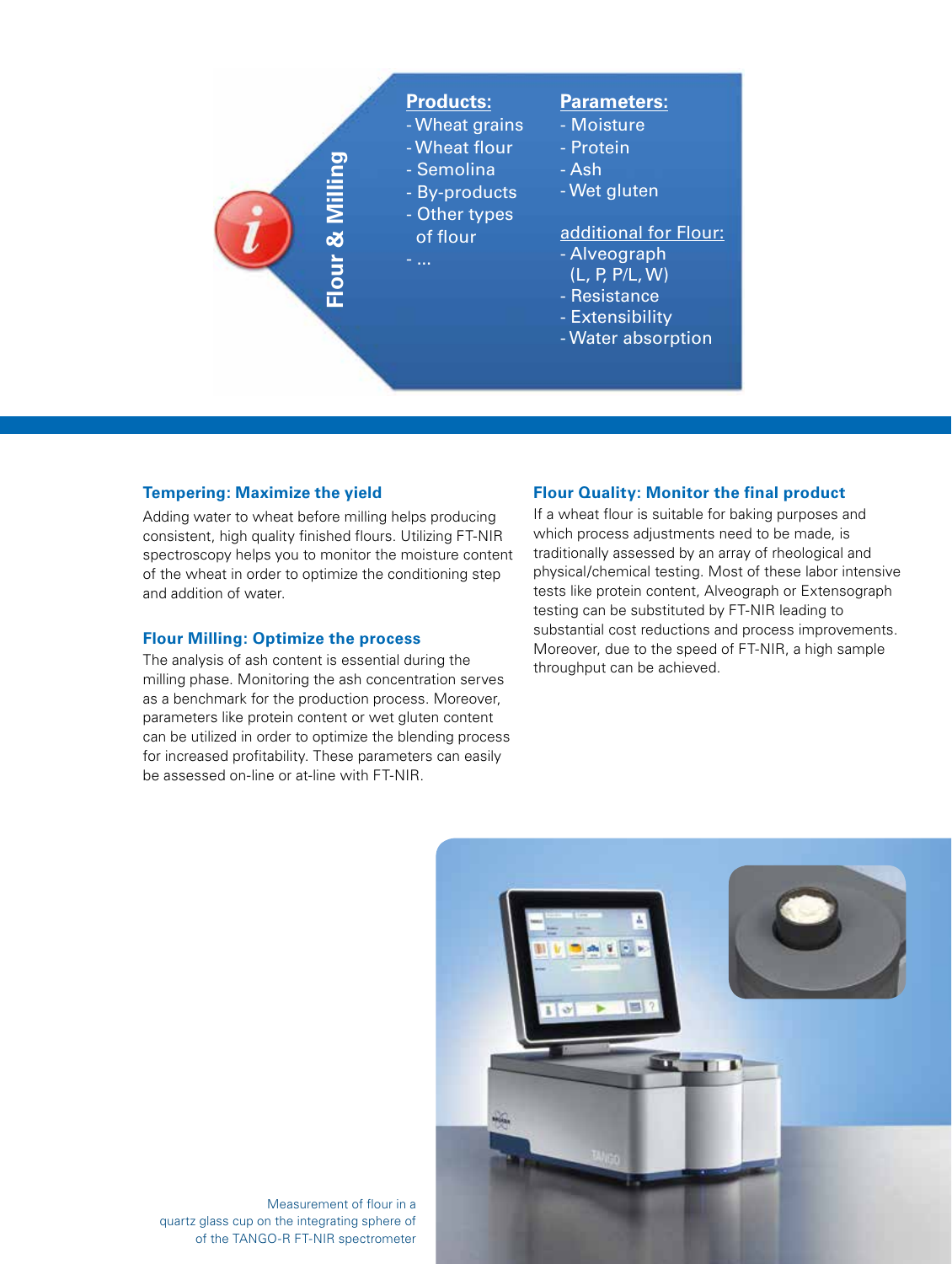### **Dairy: All the good from milk.**

Bruker Optics' dairy portfolio ranges from small footprint, touch screen accessible, dedicated analyzers to multiple channel analyzers for the full range of samples from raw milk to the various dairy products as well as fully automated in-process systems for closed loop control.

Bruker's Dairy Analyzer MPA-D II with the software controlled Liquid Sampling Module (LSM) sets a new standard in routine QC for the analysis of liquid and solid samples. The LSM has a dual module with homogenizer and peristaltic pump including automated cleaning cycles and visible tubing for easy inspection. The modular concept is based on Brukers' FT-NIR instrument MPA II:

- **Transmission measurement through a thermostatted** quartz flow cell with 1mm (1,000μm) path length for all liquids. The robust design shows no cuvette wear over time. Viscous samples can be pumped through easily, even with small particles or sugar crystals.
- Reflection analysis for all solid and semi-solid samples with the integrating sphere in sample cups for powder samples and for semi-solids in Petri dishes. The sample is rotated during analysis to obtain the average result from a larger sample volume.

### **Raw milk and liquid milk products**

The homogenizer of the LSM secures excellent precision and repeatability of raw milk analysis and the flow cell is analyzing a 20x larger sample volume compared to FTIR analyzers. Results of tests with certified standard milk samples sets from the dairy laboratory services show excellent accuracy and linearity for fat and protein. Using the peristaltic pump only, even viscous milk products and intermediates such as cream, milk drinks and condensed milk can be analyzed.

Alternatively, Bruker offers the pre-calibrated MIRA liquid milk analyzer, based on infrared spectroscopy – a stand-alone system for the quality control of raw milk, and liquid milk products.

### **Whey and whey protein products**

Using whey as a liquid side-product of the cheese making process adds value to cheese producers. The

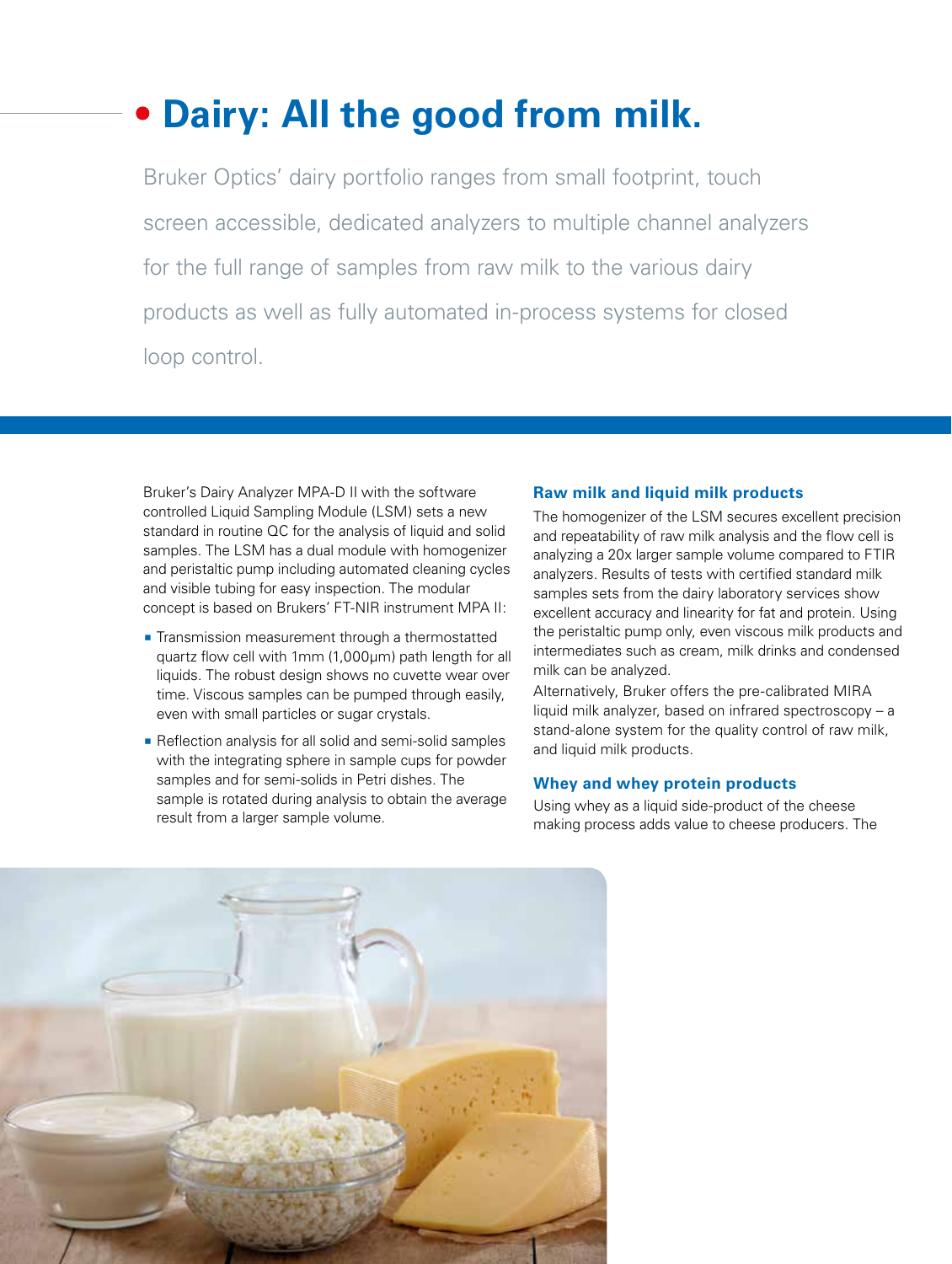

production capacity for whey protein concentrates (WPC) to be used as an ingredient has increased significantly and thus the need to analyze liquid whey and whey proteins. Samples from different phases of production are covering a broad range of concentrations for protein and total solids which can be analyzed with the LSM.

### **Milk and whey protein powders**

The analysis of powders is fast and easy for moisture, fat and protein as well as ash or lactose content where required. Producers in the dairy industry monitor these parameters to:

- Optimize the moisture content
- $\blacksquare$  Increase product consistency
- **More efficiently utilize energy** (e.g. optimization of the drying process)
- Reduce final product testing in the laboratory

### **Cheese and butter**

A simple reflectance measurement analyzes important quality parameters such as moisture in butter and fat, protein and total solids in a large variety of cheeses from hard-, slicing-, cream-, to soft and processed cheese. Grated cheese is typically sprinkled, whereas softer cheese varieties are spread into the disposable polystyrene Petri dish.

### **Yoghurt and desserts**

Many companies produce a wide range of recipes with many different flavors and textures, from plain yoghurt and desserts to fruit and chocolate flavored products. With NIR spectroscopy, the typical quality parameters such as fat, protein and dry matter can be determined very quickly in the lab or at-line in the production area. Only one calibration model per parameter is required, no matter what flavors or ingredients are being added.



MPA-D II with LSM module for the analysis of milk and milk products in a 1mm flow cell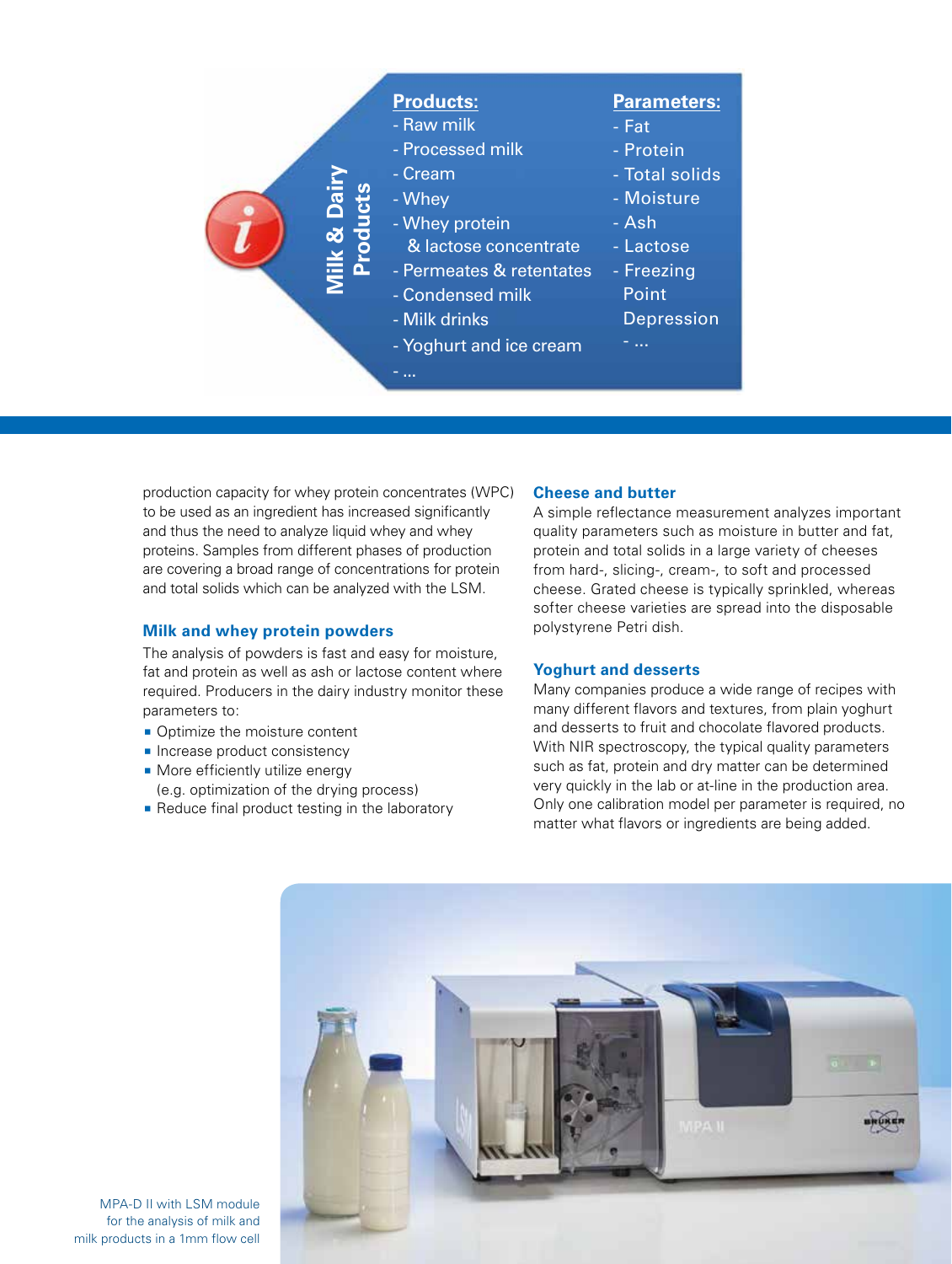### **Meat: King of the grill.**

Within the meat industry the continuous analysis of fresh meat and other ingredients is necessary in order to adapt the recipes to ensure a constant batch to batch quality of sausages, salami and various other types of meat products.

FT-NIR Spectroscopy offers a lot of advantages over classical wet-chemical and chromatographic analyses. It is very fast with analysis times below 30 seconds, cost-effective and safe, since no hazardous chemicals are used. Today it is widely used in the food industry for non-destructive qualitative and quantitative analysis of raw materials, in-process materials, and finished products throughout the entire manufacturing process:

- **produce a consistently high product quality**
- **n** make the most efficient use of valuable raw materials
- **n** improve product efficiency and reduce downtime

With the growing global demand for meat and meat products it can be a challenge to keep the standard quality requested by the customers. FT-NIR technology being able to provide analysis results in less than

a minute has the potential to complement or even substitute a wide range of classical test methods for the quality assessment of meat and meat products in the laboratory as well as on-line.

### **Analyzing raw meat**

Meat can be a very complex raw material where small changes in external impacts like animal nutrition can lead to large variation in the final meat quality. Fluctuating fat content in the supplied meat can e.g. be a large problem for a sausage producer if he is not aware of it. Measuring the fat content of carcasses is also often a criterion for the value-based payment of the suppliers. FT-NIR Spectroscopy offers here a valuable tool for assessing the incoming material. The parameters fat, protein and moisture can be determined simultaneously with only one measurement.



Measurement of minced meat in a polystyrene Petri dish on the integrating spere of an MPA II spectrometer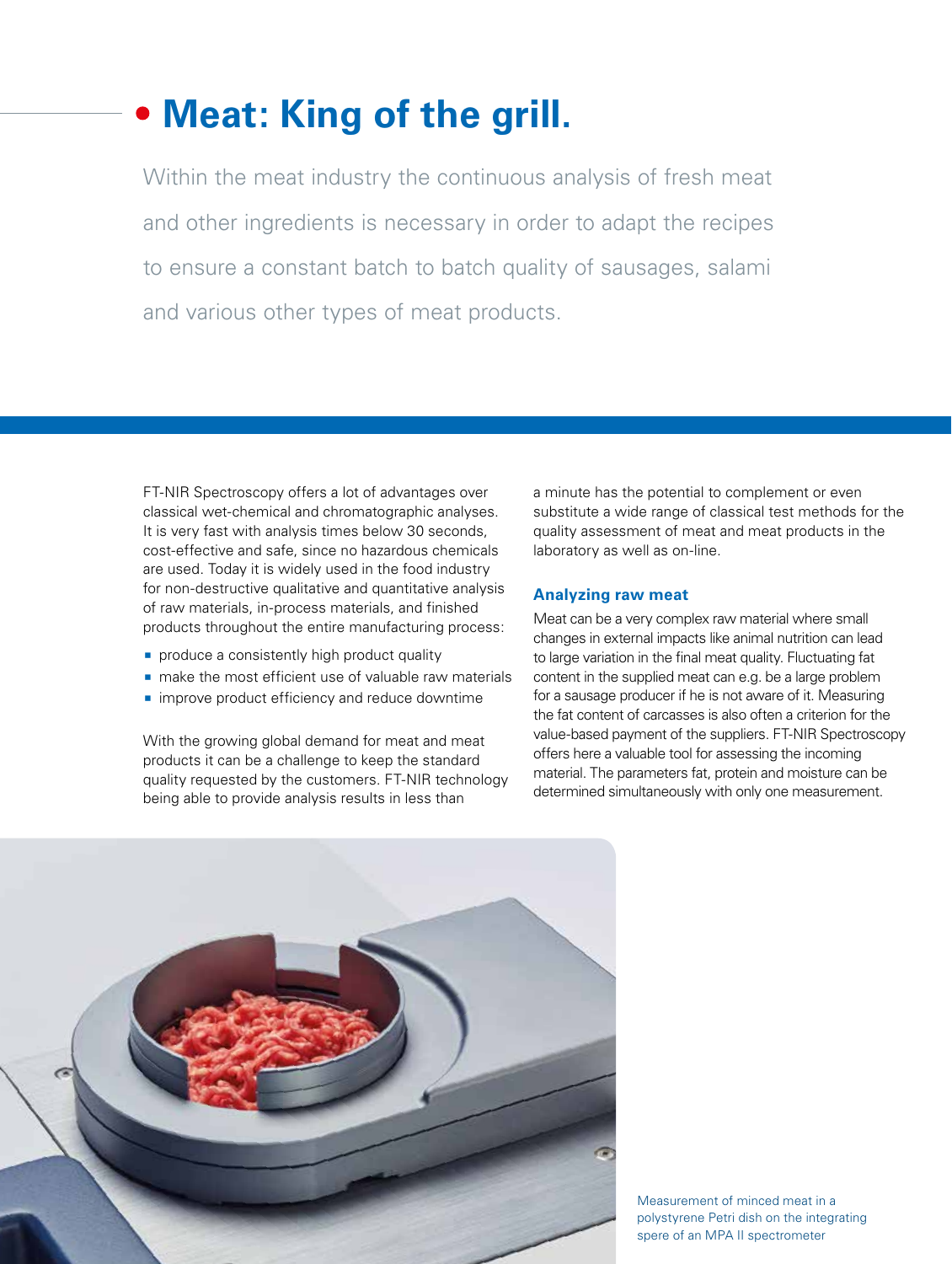

With the results, decisions can be taken on how to proceed with the production.

### **Monitoring the final product quality**

In Germany alone, there are more than 1500 different types of sausages available in the shops, including fresh or fresh smoked, dry and cooked sausages, as well as a wide variation of hams. The regulating bodies require the determination of the amount of water, protein and fat in every type of sausage. Moreover, the salt content is of interest for the producer as well as for the customer. FT-NIR has proven to be an efficient analysis method for the determination of moisture, fat, protein and salt content in various types of sausages. Furthermore the water activity ( $a_{w}$ ) can be analyzed for the optimization of product shelf life.

### **Compositional analysis of rendering products**

Approximately 40-50% of the weight of any slaughtered animal is not fit for human consumption. This material is mostly transformed by the rendering industry into highly nutritional ingredients for the animal feed and pet food production. These include sources of energy like tallow or lard as well as protein rich material like meat and bone meal or poultry meal. FT-NIR is well established for the analysis of edible fats of animal origin where parameters like free fatty acids and iodine value can be analyzed simultaneously. For animal meals the classical constituents like moisture, fat, protein, fiber and ash can be determined as well as more specialized parameters like energy values or amino acid profiles.

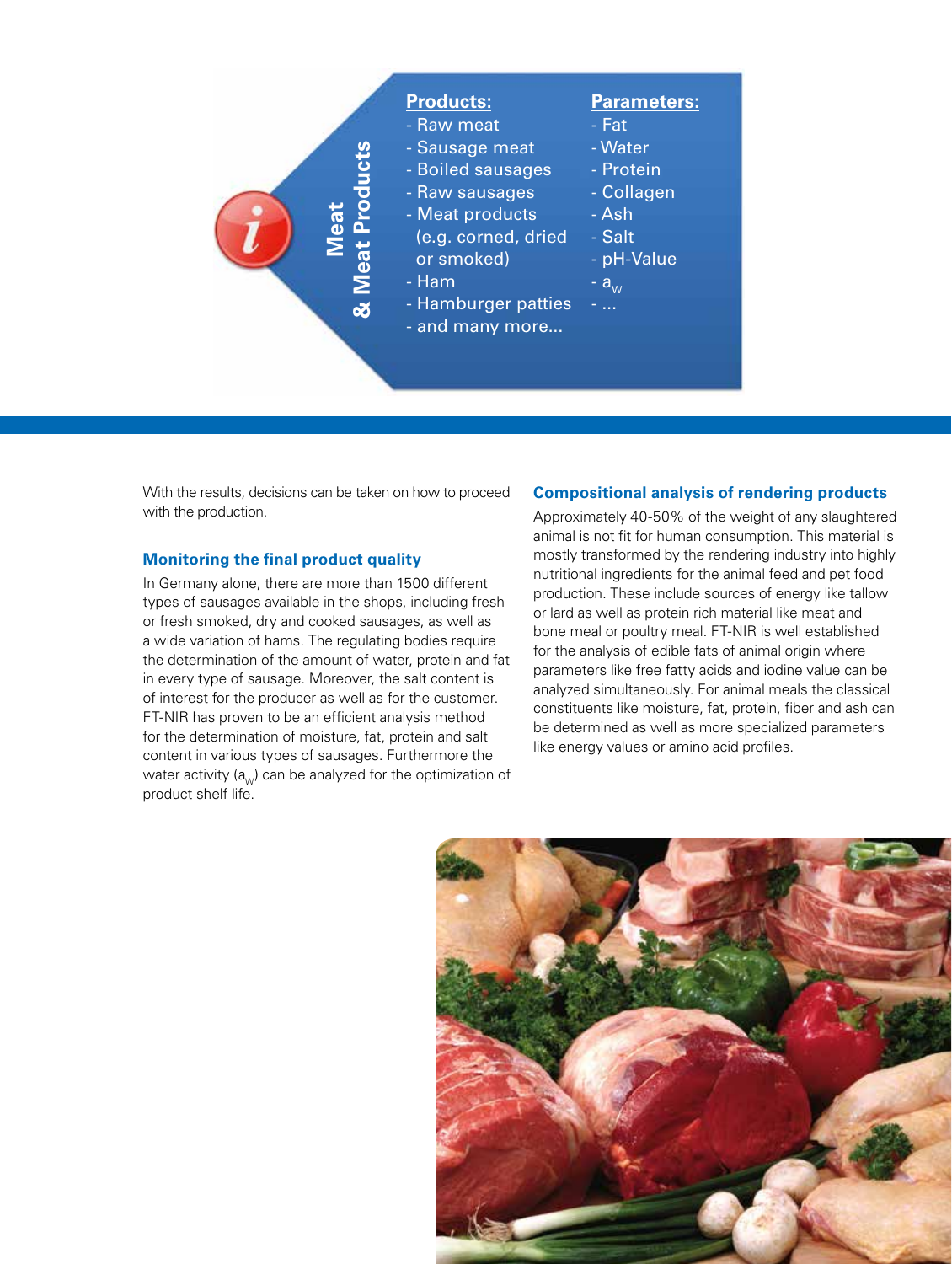### **Edible Oils: The essence of taste.**

Oils and fats are recognized as essential nutrients of our daily diet and contribute significantly to the regulation of different body functions. Numerous parameters are used to assess their quality. Bruker's dedicated FT-NIR solutions enable a rapid analysis of edible oils and fats.

#### **Analysis of edible oils**

Different parameters are used to assess the quality of edible fats and oils, including fatty acid composition, iodine value (IV), free fatty acids (FFA), trans fatty acids (TFA), anisidine value (AnV), and various other parameters.

The traditional analyses are generally carried out using standardized chemical and physical methods, which tend to be time-consuming and produce high running costs, e.g. GC analysis. Moreover, they often require hazardous solvents and reagents, which create a potential health risk and add disposal costs.

Rapid quality control for edible oils can be achieved by Bruker's dedicated FT-NIR solutions. The analysis is quick, cost-effective and safe to use, even for untrained staff, since no sample preparation is required. The oil is simply

filled into an 8mm glass vial and measured in the sample compartment of the spectrometer.

### **Olive oil analysis**

An acidity value below 0.8% is the main criterion for the classification of the olive oil as "extra virgin". Other quality parameters include the peroxide value, an indication for the rancidity of the oil as well as K-values (UV absorption) and many others. The amount of 1,2-diglycerides as well as the pyropheophytin content in the oil reveals if a an olive oil was stored for too long or even adulterated with refined (olive) oils to obtain lower acidity values.

All these critical parameters can be tested with a 30 second FT-NIR measurement, enabling a thorough quality control along the production chain of the olive oil.

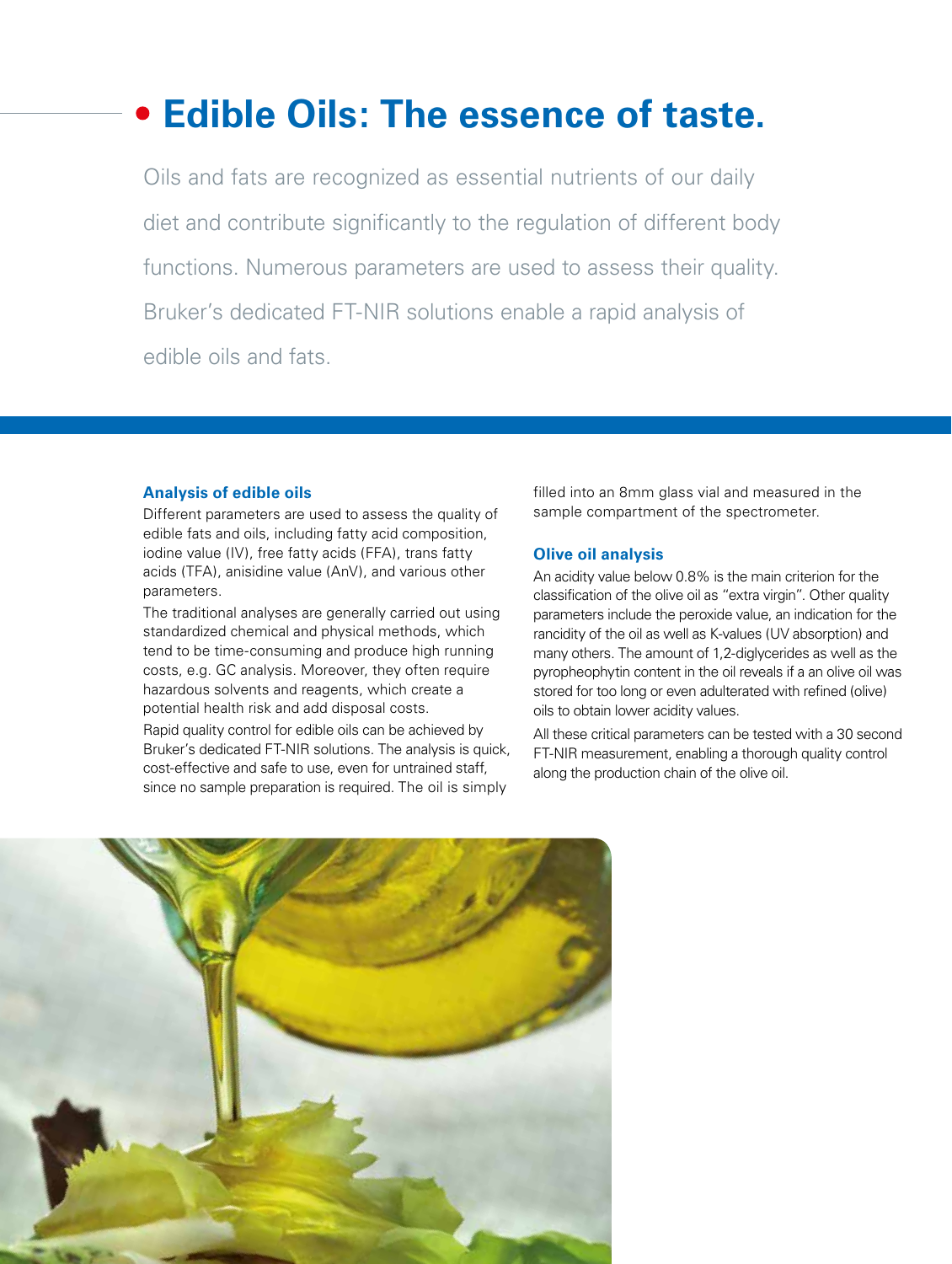

### **Frying oil analysis**

Frying is a well established, cost effective and fast method of food preparation. However, frying oils, used continuously and repeatedly at high temperatures, are subject to a series of degradation processes. Increasing amounts of free fatty acids and total polar components indicate oil degradation leading to a deterioration of the sensory quality and to potential health issues.

FT-NIR spectroscopy is a proven method to assess the quality of deep-frying oil with regards to its key parameters describing all aspects of the fat degradation. This was acknowledged by the DGF who issued the Standard Method "FT-NIR Spectroscopy: Screening analysis of used frying fats and oils for rapid determination of polar compounds, polymerized triacylglycerols, acid value and anisidine value [DGF C VI 21a (13)]."

### **Analysis of marine oils**

Marine oils are the main source of polyunsaturated omega-3 fatty acids. Especially EPA (Eicosapentaenoic Acid) and DHA (Docosahexaenoic Acid) are known to be highly beneficial to human health. FT-NIR spectroscopy can analyze the level of the individual omega-3s of the sample, as well as the oxidation status like anisidine or peroxide value in less than a minute.

To ensure that pharma-grade fish oils and omega-3 fatty acids meet the strict quality parameters before their release, it is essential to carry out a completely traceable analysis according to GLP. Bruker Optics spectrometers can be fully validated according to US Pharmacopeia and PhEur. The operating software supports Operational Qualification (OQ) and Performance Qualification (PQ) as well as full traceability according to 21 CFR Part 11.



Measurement of edible oils in an 8mm vial in the sample compartment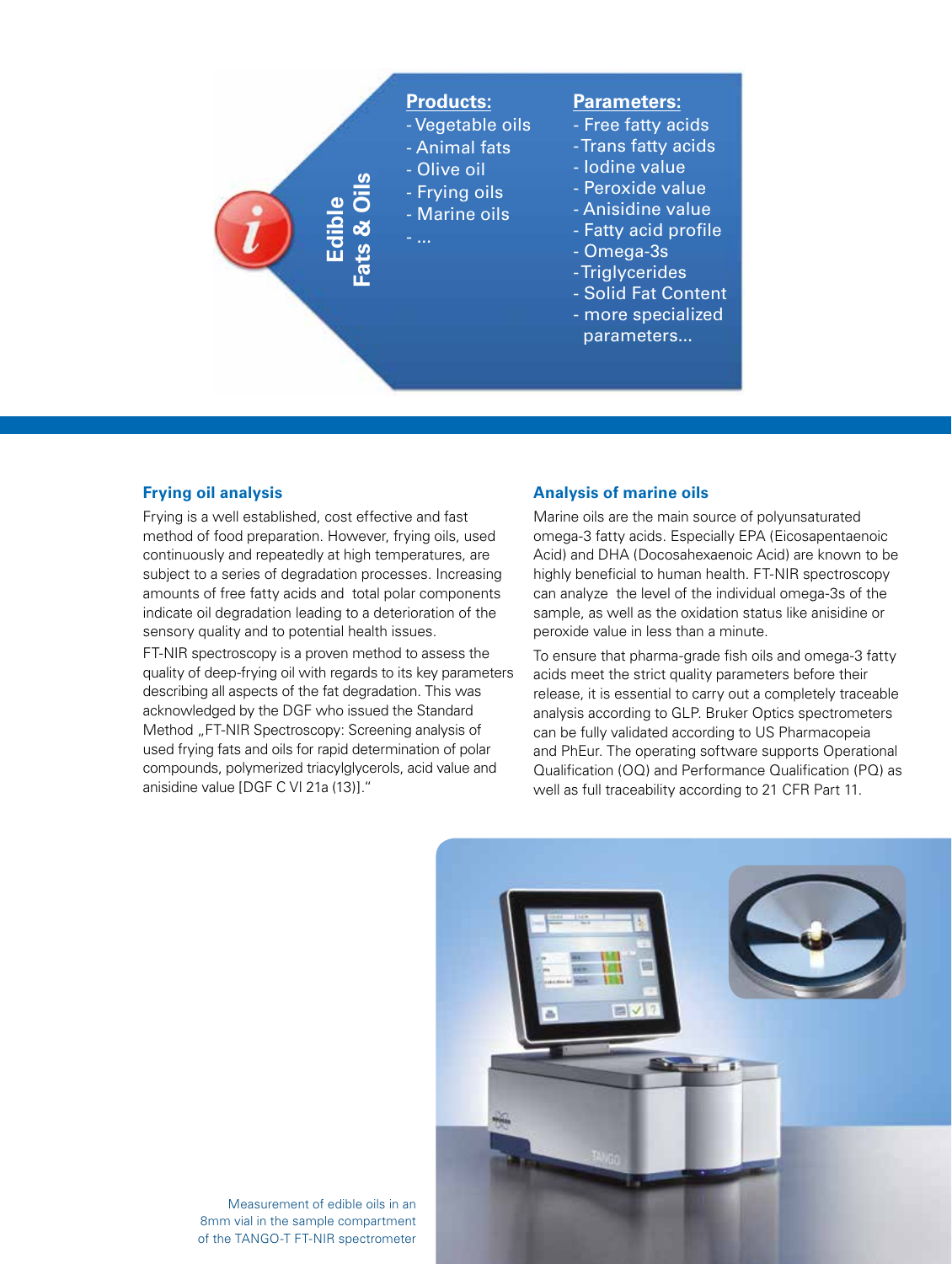### **Condiments: Adding spice to your life.**

The vast number of types and preparations of condiments offer a sensational experience of taste and flavors but is very demanding in terms of quality control. FT-NIR analysis is a key tool to ensure easily the quality of the various raw materials and finished products.

There is a broad variety of condiments to choose from for industrial or home cooking and to complement the dish during the meal. The products and their ingredients being liquid, semi-solid or solid can all be analyzed using FT-NIR spectroscopy, but require choosing the right sample presentation and measurement setup.

Especially for creamy or paste-like products accurate and reproducible measurements can be a challenge. Bruker offers with transflection measurements a technology, which collects scattered as well as transmitted light and is therefore providing excellent repeatability.

### **Ketchup and table sauces**

For ketchup, the most important parameters such as Brix, salt content, pH and acidity can easily be analyzed with just one measurement in transflection using ready-to-use calibrations. For more complex table sauces which sometimes show regional variations, the calibration methods can be easily adapted by implementing a limited number of customer samples.

#### **Mustard**

Prepared mustards are one of the most popular condiments with a wide range of strengths and flavors, from sweet to spicy. The finished product can be analyzed in reflection for parameters like dry matter, acidity, salt and pH. As guidance even viscosity and density can be analyzed by NIR within the same analysis. The quality of seeds which is dominating the properties and taste of the final product can be also controlled using FT-NIR spectroscopy.

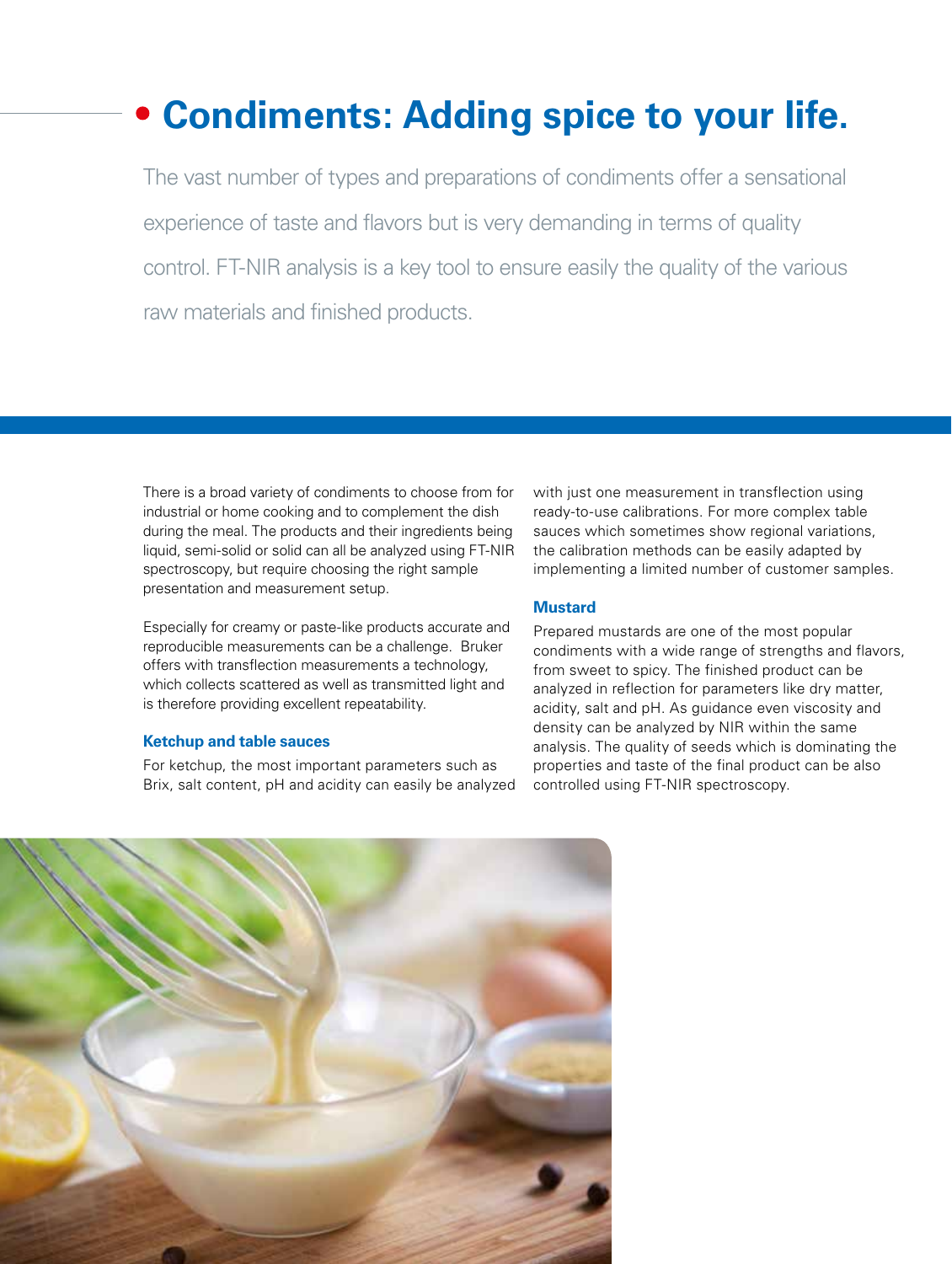

#### **Mayonnaise**

A base mayonnaise is an emulsion of edible oil, egg yolk and vinegar in water. The quality control for the raw materials by FT-NIR is the first step for a high quality product. The fat content in a standard mayonnaise varies from 50 to over 80%, with some low fat variations having less than 15% of fat. The texture can reach from a light cream to a thick gel with different optical properties. For the common parameters fat, dry matter, acidity and salt ready to use methods are available for a quick start.

### **Vinegar & dressings**

Vinegar is used on its own in food preparation, but is also a valuable ingredient for other condiments. With a simple NIR measurement in a flow cell, the analysis of dry matter, acidity, ash, pH and citric acid is easy to do.

Derived from vinegar, there are many different recipes for vinaigrettes and creamy dressings with ingredients like yoghurt, sour cream or mayonnaise. Due to the high water content and low reflectivity of such samples the NIR analysis on most of the parameters is performed in transflection.

### **Soy sauce**

Soy sauce is a fermented food with a high salt concentration. Due to the high water content the NIR transmission measurement and the analysis on nitrogen, salt and alcohol content must be performed under tight temperature control. The analysis is performed in a 1mm water-cooled flow cell and an optional autosampler can be attached to the MPA II FT-NIR spectrometer.



Transflection measurement of ketchup in a 22mm vial on the integrating sphere of the MPA II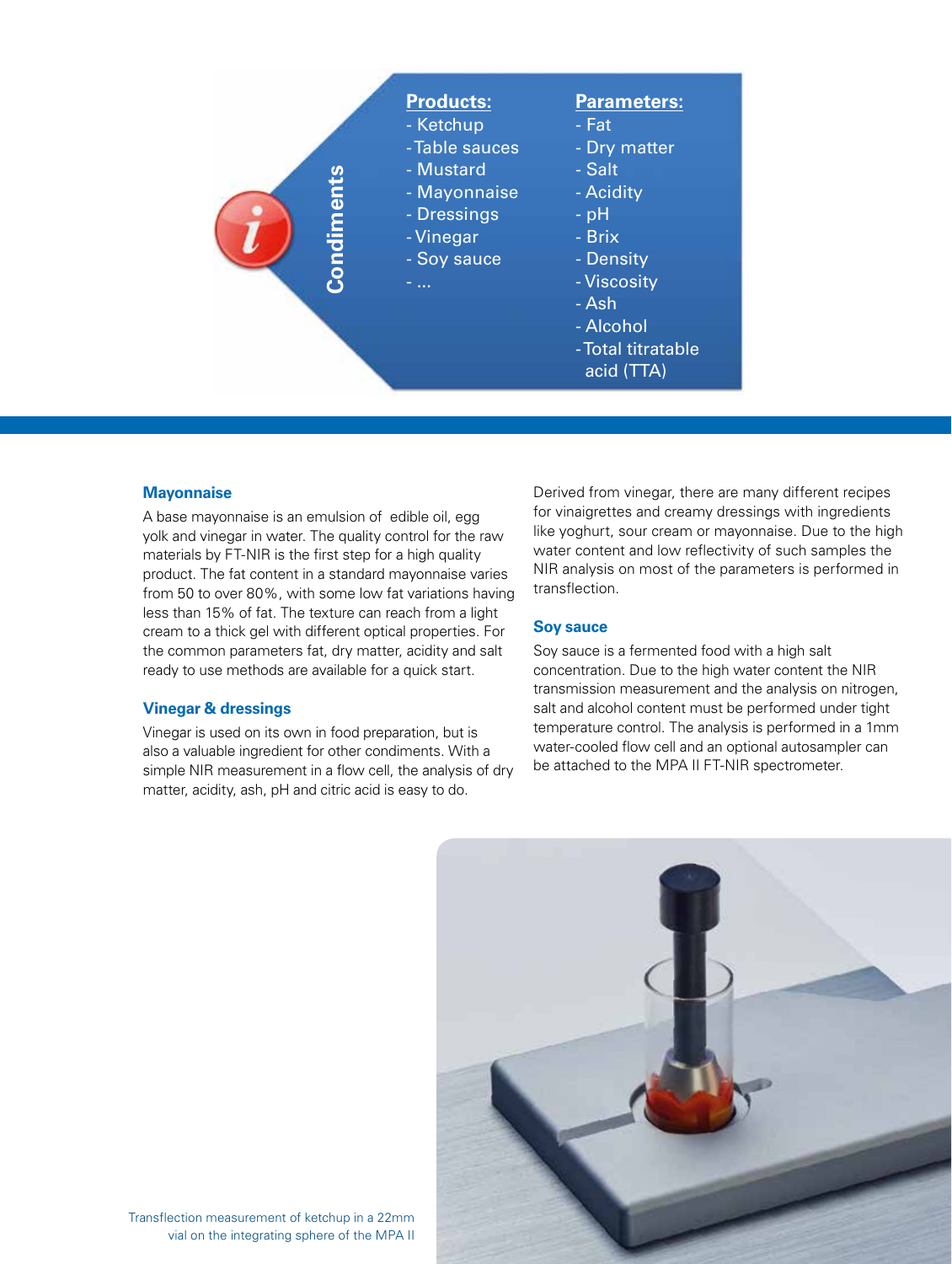### **Confectionary: Chocoholics under control.**

A tight quality control along the production steps is critical for valuable ingredients like cocoa as well as the final chocolate products. FT-NIR provides accurate analysis results of multiple components within seconds for fast decisions to maintain highest quality.

### **Cocoa**

The chemical composition of cocoa beans as well as cocoa products is complex and will change depending on the processing. The seeds are fermented which causes many chemical changes helping the chocolate flavour to develop and the seeds to change colour. The dried seeds are the raw material for the production of cocoa mass, cocoa powder and cocoa butter.

The qualitative heterogeneity and increasing value and consumption of cocoa products require fast and efficient methods for quality assessment of fermented cocoa beans and cocoa powders. Besides the fat and moisture control, more specific parameters like theobromine, organic acids and phenols are nowadays analyzed by NIR for fermentation quality to decide fast what cocoa batch is useful at a certain time and where to use it.

### **Chocolate**

Chocolate contains valuable ingredients like cocoa powder, cocoa butter, lecithin, milk powders and sugars. The art of chocolate making is the careful mixing of these ingredients to achieve an constant product at optimized cost. A tight quality control along the production steps is therefore critical. FT-NIR provides accurate analysis results of multiple components within seconds.

One example is the determination of fat content in chocolate. The standard reference lab method is Soxhlet extraction which takes at least 2 hours - too slow to react on deviations in the production process. Here, NIR spectroscopy is the preferred method. All ingredients can be analyzed in less than a minute with MPA II or TANGO spectrometers. Alternatively, fiber optic probes can be used in conjunction with the on-line

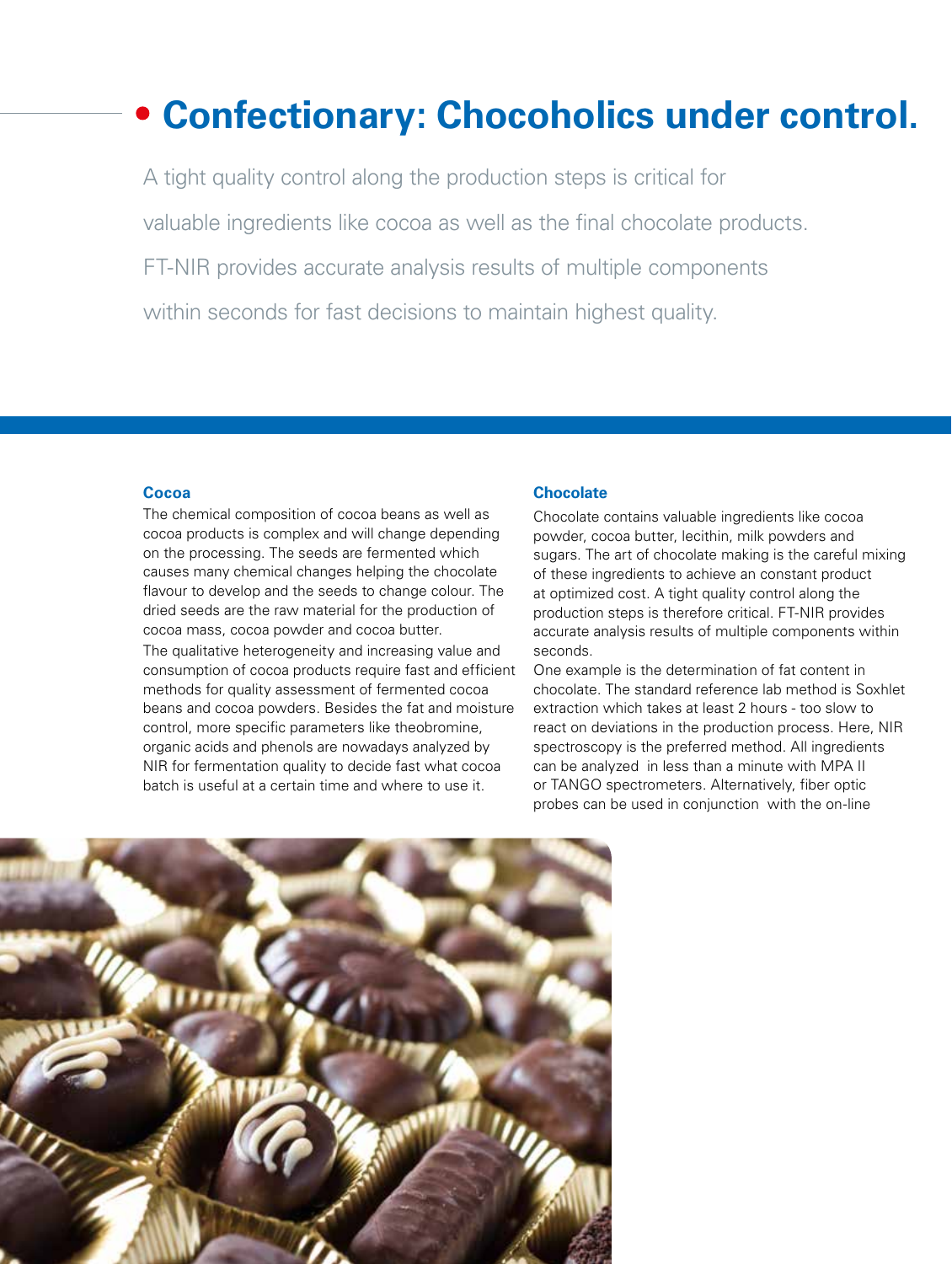

spectrometer MATRIX-F. An ideal position for sampling is e.g. at the Conche, before the chocolate is brought into its final form.

Moreover the chocolate can be analyzed as liquor or as the final product. The sample measurement is carried out in seconds using easy to fill disposable polystyrene or glass Petri dishes.

### **Bakers' confectionery**

Many kinds of sweet baked products are made from ingredients such as flour, sugar, milk, oils, butter; ideal for the analysis with FT-NIR. Moreover, the finished products can be tested for nutritional values. Examples are sweet pastry products, cakes, cookies or biscuits with many different recipes. A challenge can be the sample preparation and presentation which are often not as homogeneous as a plain cookie or biscuit.

Pastries for example can be quite heterogeneous with chocolate coatings, fruits and added nuts, confectionery often have cream fillings. Here the sample must be homogenized to derive reliable average values e.g. for checking of labeling claims.

In addition ingredients such as honey, nuts, caramel and marzipan can be analyzed with the same instrument to secure the requested quality and adjust recipes if required.

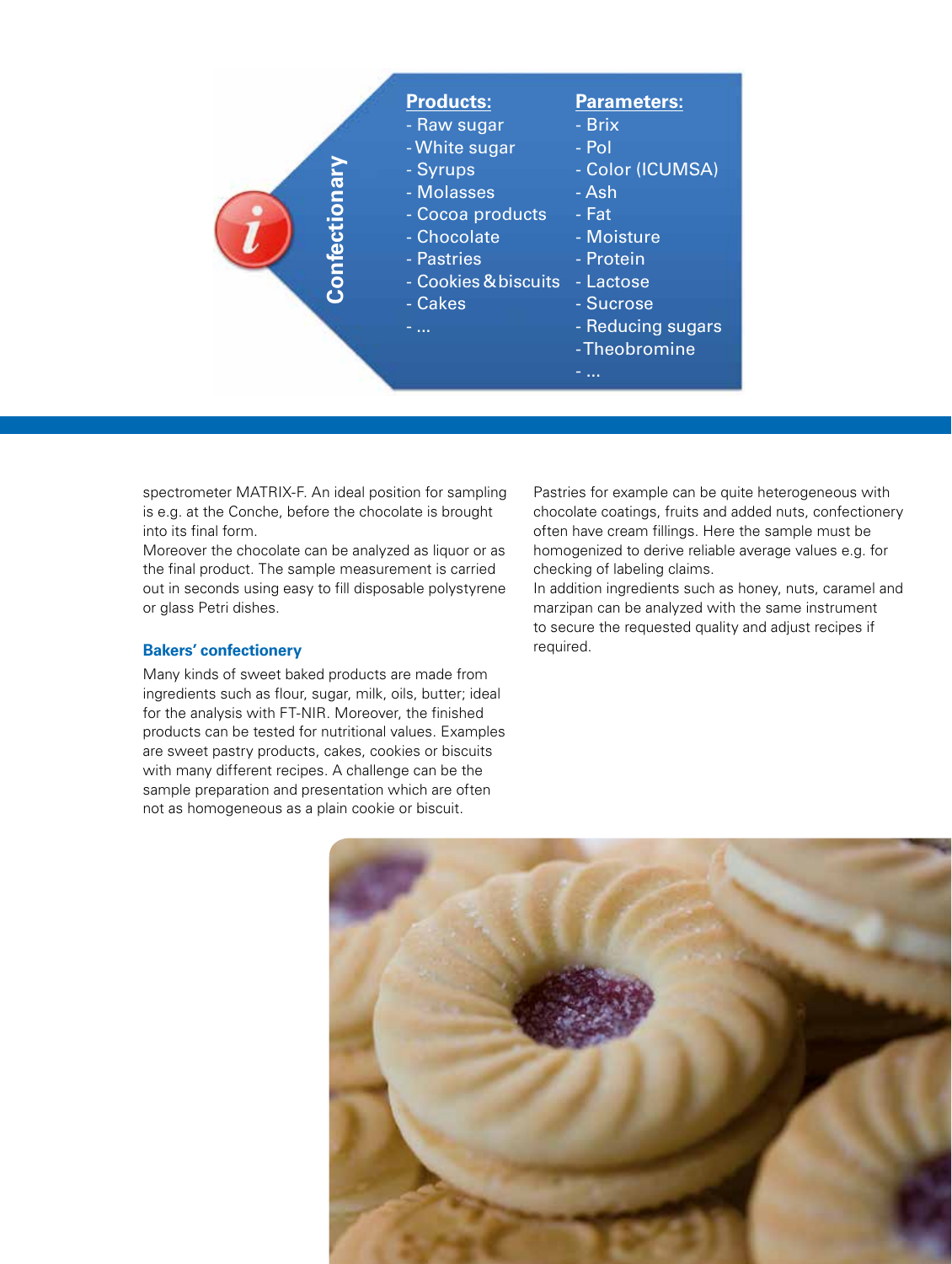### **Sugar: Sweet by nature.**

Producing sugar from sugar cane or beet is a complex process requiring a tight quality control along the production chain to ensure optimized yield and quality. FT-NIR offers a fast and effective tool for controlling the critical QC parameters of raw materials, products and by-products in all production steps.

Near infrared spectroscopy provides accurate analysis results of multiple components within seconds. It is a non-destructive method without any sample preparation and does not require the use of any solvents or reagents. Operators can easily perform the real time measurements resulting in huge time and cost savings. FT-NIR can be implemented in the lab of a sugar mill, at-line in the production area or even on-line in order to control products and by-products.

### **Cane reception and milling**

The samples of incoming cane taken by a core sampler from the trucks are shredded for further analysis. Instead of pressing out the cane juice for payment analysis the cane can be directly analyzed with the CPS (Cane Processing System) which allows an analysis of 3 to 15

kg in one run. The cane is automatically settled on a small conveyor belt and passes the NIR sensor head which can be installed for an on-line cane analysis directly in the mill as well. On cane the parameters Brix in juice, POL, fiber and moisture can be analyzed simultaneously and within a minute.

### **Sugar factory operations**

During the different steps of processing the cleared juice to raw sugar a lot of intermediate products are of interest to be analyzed quickly for process monitoring and control. With a lab or at-line FT-NIR bench top analyzer all kind of samples of different juices, molasses, magma, seed, pan feeds and massecuites can be analyzed on Brix, POL, ash, sucrose, glucose and fructose directly by filling a sample vial. If the samples are diluted the analysis is

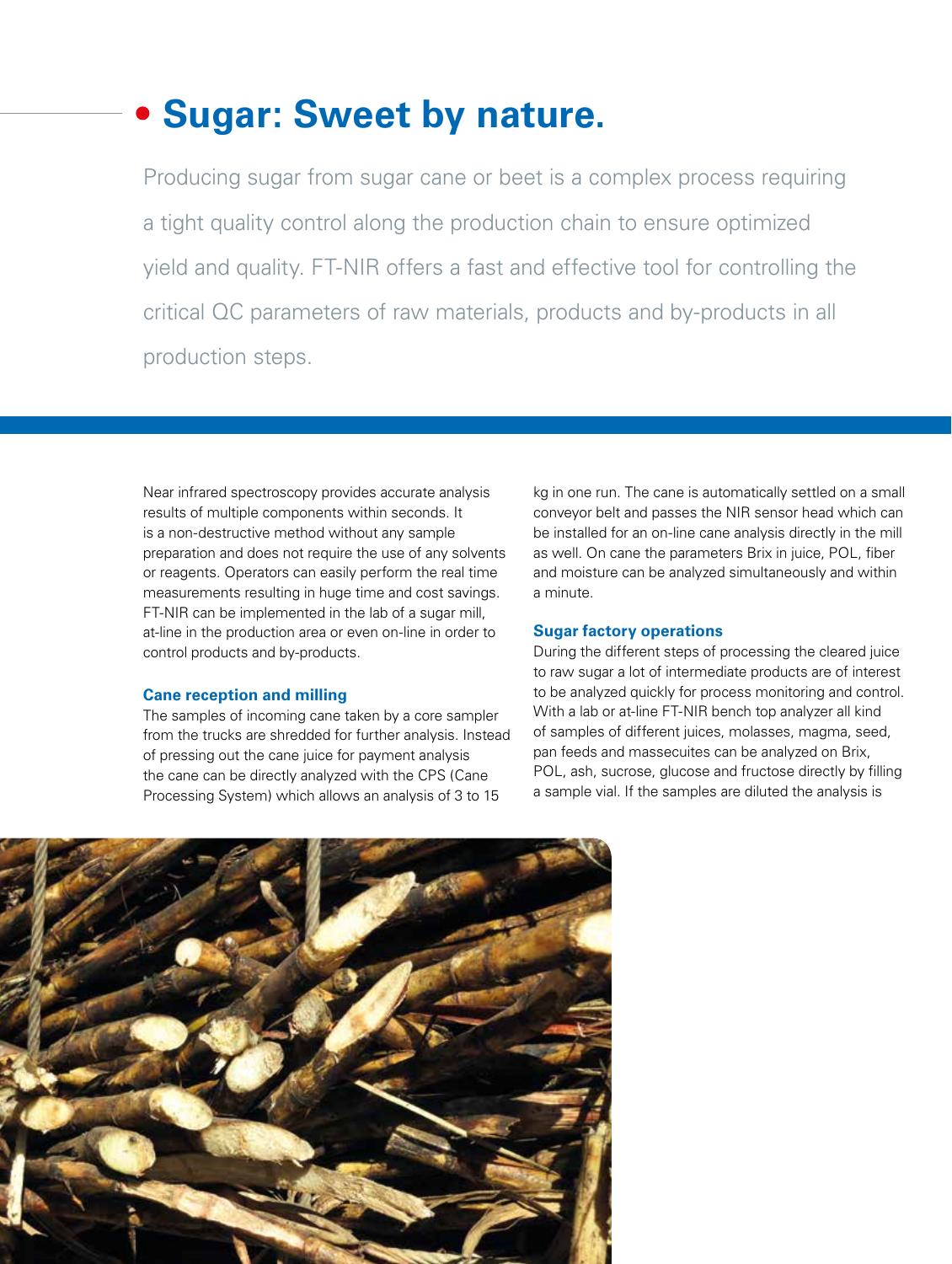

performed in transmission flow cell with temperature control which ensures higher accuracy.

### **Sugar refinery process**

In the refinery process first the raw sugar can be analyzed on many parameters: POL, moisture, reducing sugars, ash and color (ICUMSA). During processing again intermediate products like molasses and other can be checked for process optimization. Final products like crystal sugar and syrups can be analyzed for quality control.

### **Bioethanol process**

Fermentation of molasses and other sugar process by-products is a straight forward and widely used production process for bioethanol. With FT-NIR each of the steps can be controlled starting from the raw materials over the fermentation and distillation/ rectification to the final bioethanol. Especially for the fermentation and the distillation NIR in-line technology is an option which provides best opportunities for real time process control to optimize yield and processing time.



Measurement of raw sugar in a Quartz cup on the integrating spere of an MPA II spectrometer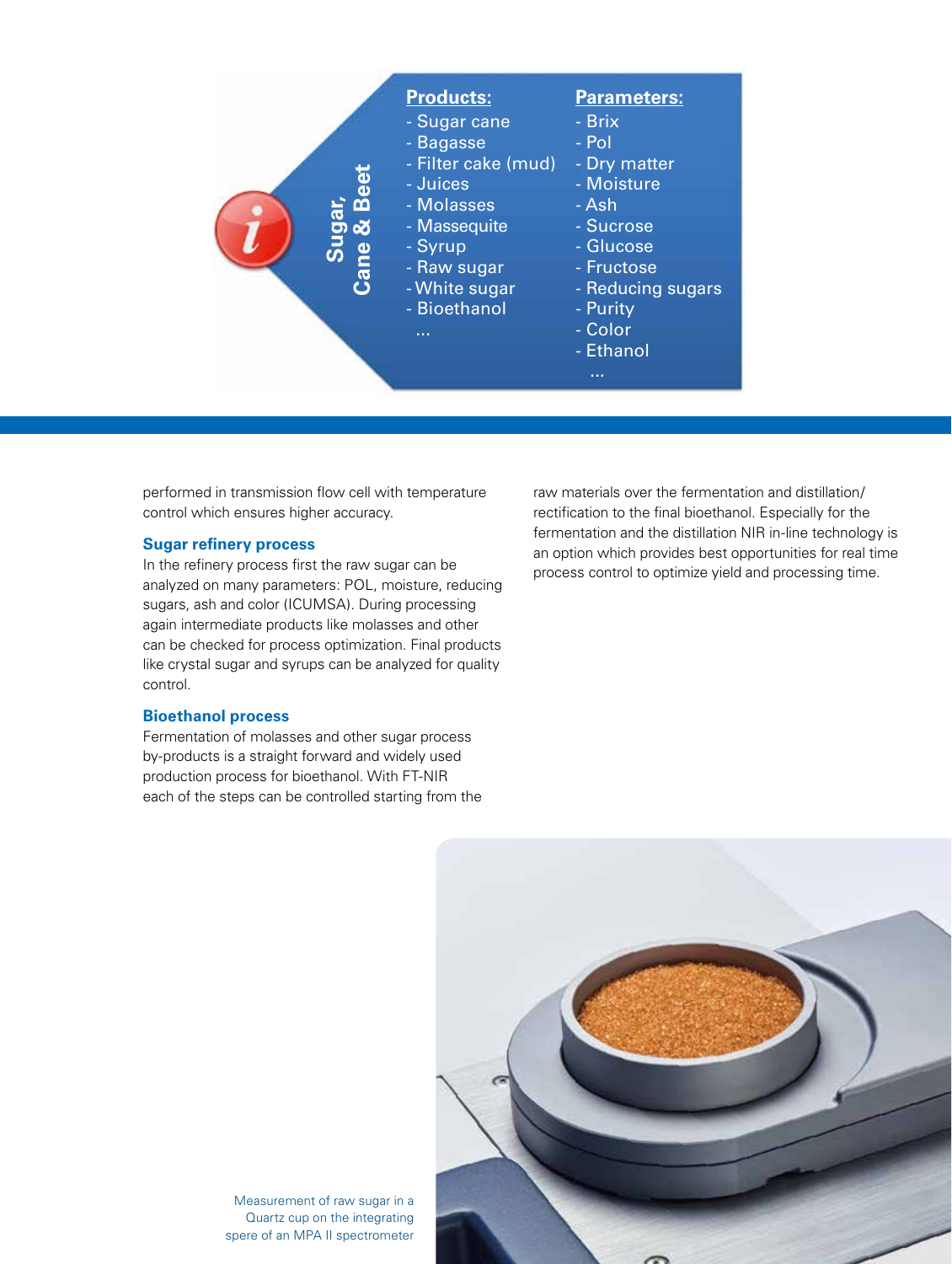### **Beverages: Here's to quality control!**

High-quality raw materials are the base of prime beverages. FT-NIR can help to evaluate incoming goods and assist production by monitoring and controlling processes, e.g. the fermentation of must or wort. Also, ensuring a tight specification for a wide product variety can be easily achieved with such fast analyzers.

Many of the raw materials used for producing beverages can be analyzed by NIR. From solid samples like wheat, barley, malt, hops and yeasts to liquids like concentrates. A special raw material is grapes which can be measured with the right sample preparation.

Most intermediates and products are liquids and analyzed in transmission through a maintenance free quartz flow cell with 1mm (1,000μm) path length that does not show cuvette wear over time. Adding the Liquids Sampling Module (LSM) to a MPA II or TANGO-T spectrometer automates the whole process of analyzing and cleaning for highest reproducibility and accuracy.

### **Must & wine**

Must, must under fermentation and finished wine are analyzed in transmission and even more viscous liquids like sweet wine can easily be pumped through the flow cell for analysis. Since no reagents or consumables are needed the method is very cost effective. Numerous quality related must and wine parameters such as alcohol, acids, sugars, density, extract content and more can be monitored.

### **Spirits**

Distillery and other spirit production processes are ideal for NIR analysis since most compounds are organic and at sufficiently high concentration. From unloading the grains off the truck, to the final bottling, NIR analysis can provide useful information for process control. Especially fermentation optimization can be complex to reach the targeted alcohol content and optimum yield. Here and during distillation NIR is fast tool to gain required information and allow correction of potential problems.

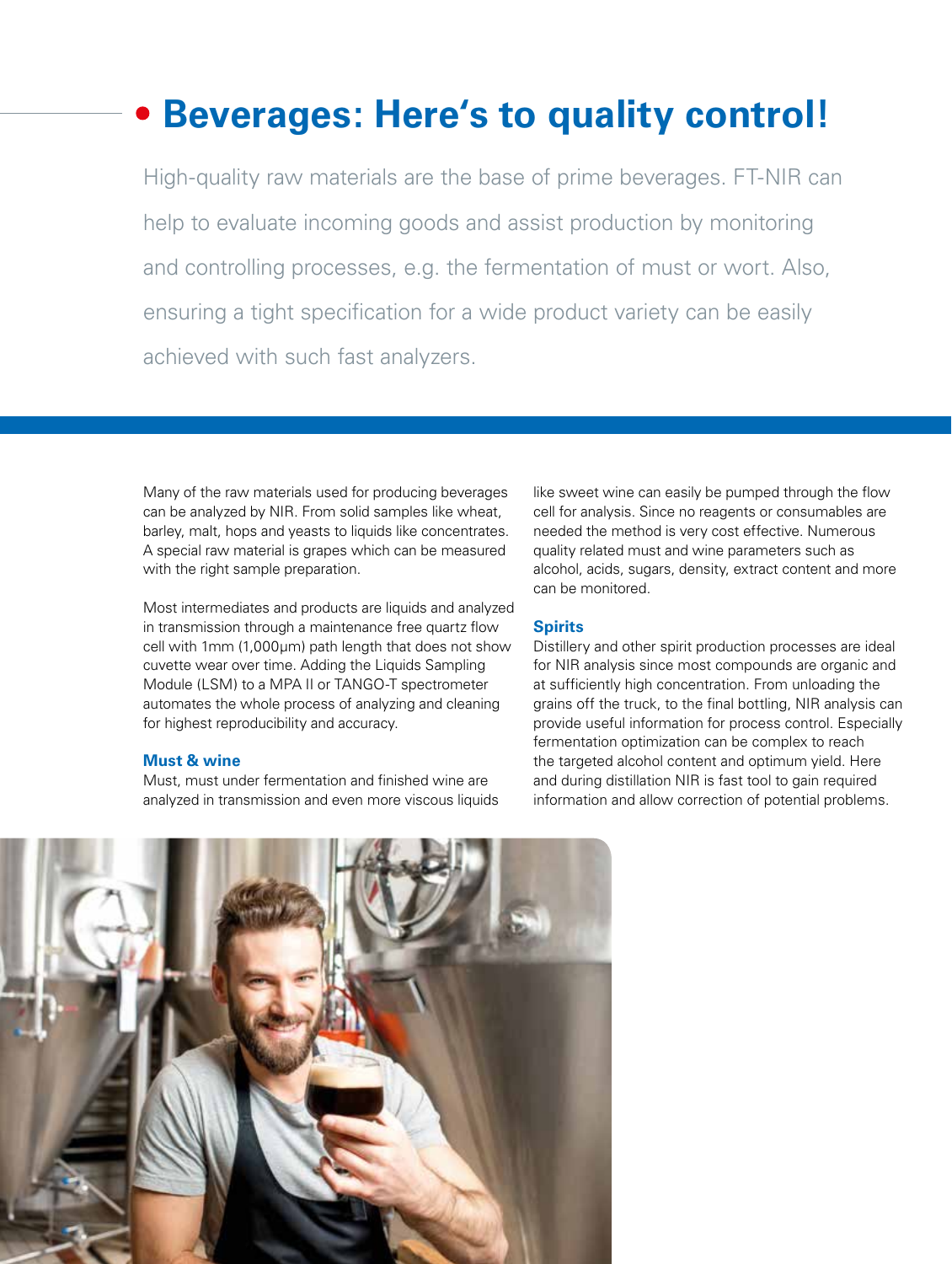

### **Soft drinks and fruit juices**

These popular beverages cover a wide range from a liquid up to smoothies or even a fruit puree texture. Depending on the viscosity and insoluble dry matter content, e.g. pulp in fresh juices, a measurement is done temperature controlled in transmission or alternatively in transflectance. Common parameters of interest are e.g. Brix, density, acidity, citric acid and vitamin C content.

#### **Non-dairy milk and beverages**

Milk alternatives are today very important for several reasons like avoiding animal products or lactose intolerances. From the analytical point of view milk made from soya, almonds, rice, hemp, cashew, oat or coconut can be analyzed like cow milk in terms of handling using different calibrations. Main parameters are protein, fat,

total sugars and density. The transmission analysis in the 1mm flow cell is independent of fat content and globule size distribution.

### **Coffee & tea**

Coffee beans are analyzed by NIR as green beans and finally roasted to varying degrees, depending on the desired flavor. Protein and fat content as well as more relevant parameters like total acidity, moisture and caffeine can be determined. Low caffeine content can be analyzed accurate enough to control the de-caffeinated coffee to ensure that a certain minimum content guaranteed. Similar applications are used to control the caffeine content in de-caffeinated tea which is moreover tested for moisture and parameters like polyphenols to monitor the fermentation process.

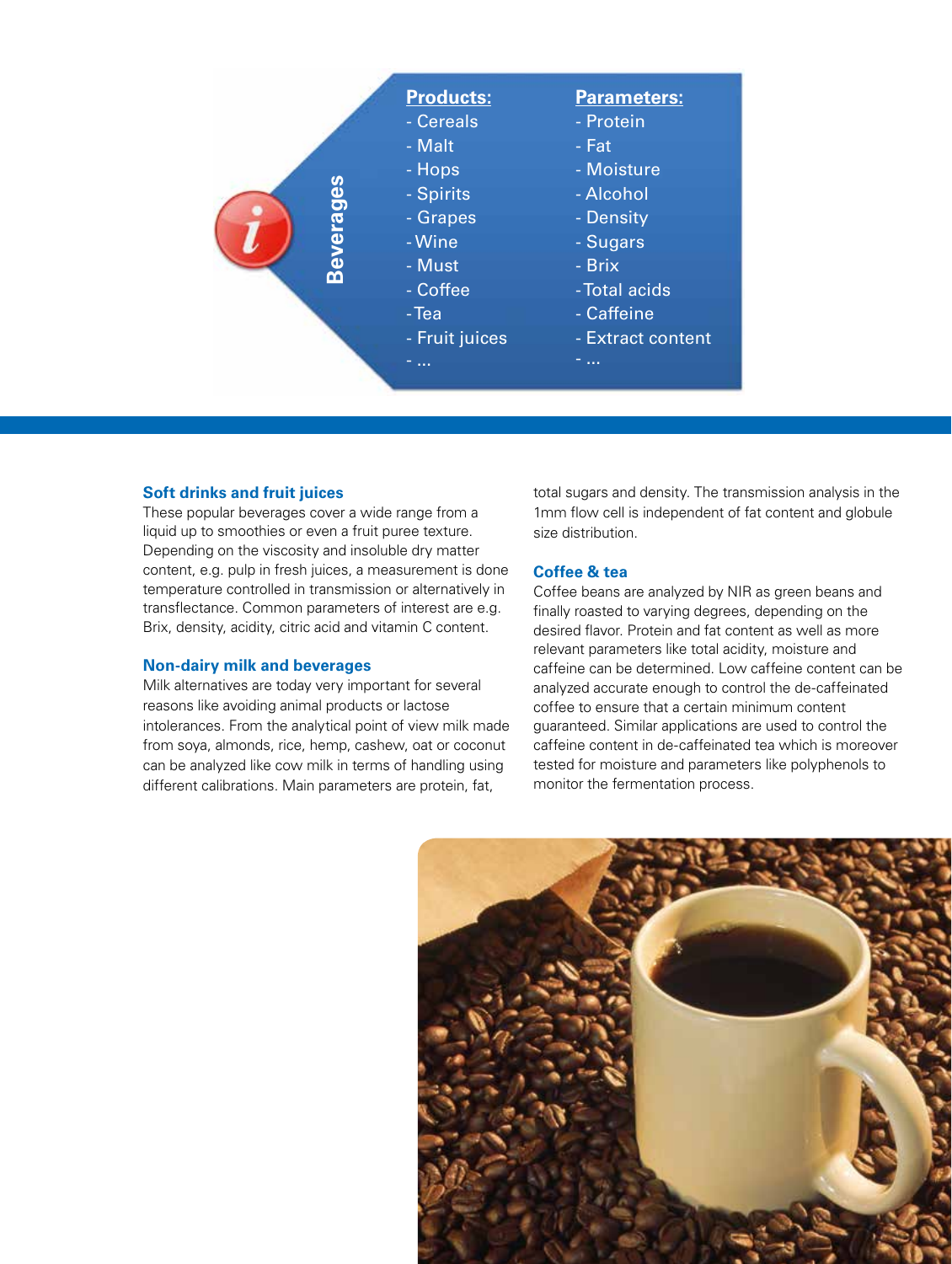### **Labelling: Look what's inside.**

All food products for sale, marketing and distribution in countries of the European Union as well as in the US need to comply with regulations on the labelling of nutritional and health claims. Here FT-NIR spectroscopy can offer a fast solution for the screening of the main constituents.

From 13 December 2016, a nutrition declaration became mandatory for prepackaged foods in the EU (Regulation 1169/2011) and must include the following:

- **Energy Value Carbohydrates** 
	-
- Fat Content Sugar
- Saturated Fat **Balt**
- **Protein**
- 

In the US, the FDA regulates the nutrition labeling of food in guideline "21 CFR part 101.9" which also requires the declaration of trans fats, cholesterol and dietary fibers.

The analysis of these parameters is a time consuming procedure, sometimes taking days. Screening the sample with FT-NIR in less than a minute can reduce the amount of samples that need to be analyzed with the traditional methods dramatically. This will not only help to reduce the running costs of the laboratory, but will also take workload off the existing staff, who can then carry out more specialized tasks.

FT-NIR offers a valuable tool for the screening of food products. The high information content of NIR spectra provides a finger print of the complete sample. This makes it applicable not only for the analysis of food composition, but also for quality control of raw materials and finished products in general. It is already widely used in all areas of the food industry, like dairy, meat and edible oil manufacturing with an excellent cost-benefit ratio and unrivaled ease-of-use.



FT-NIR spectrum of a biscuit showing the distict absorption bands of -CH, -NH and -OH functional groups. From this fingerprint, the main constituents can be evaluated.

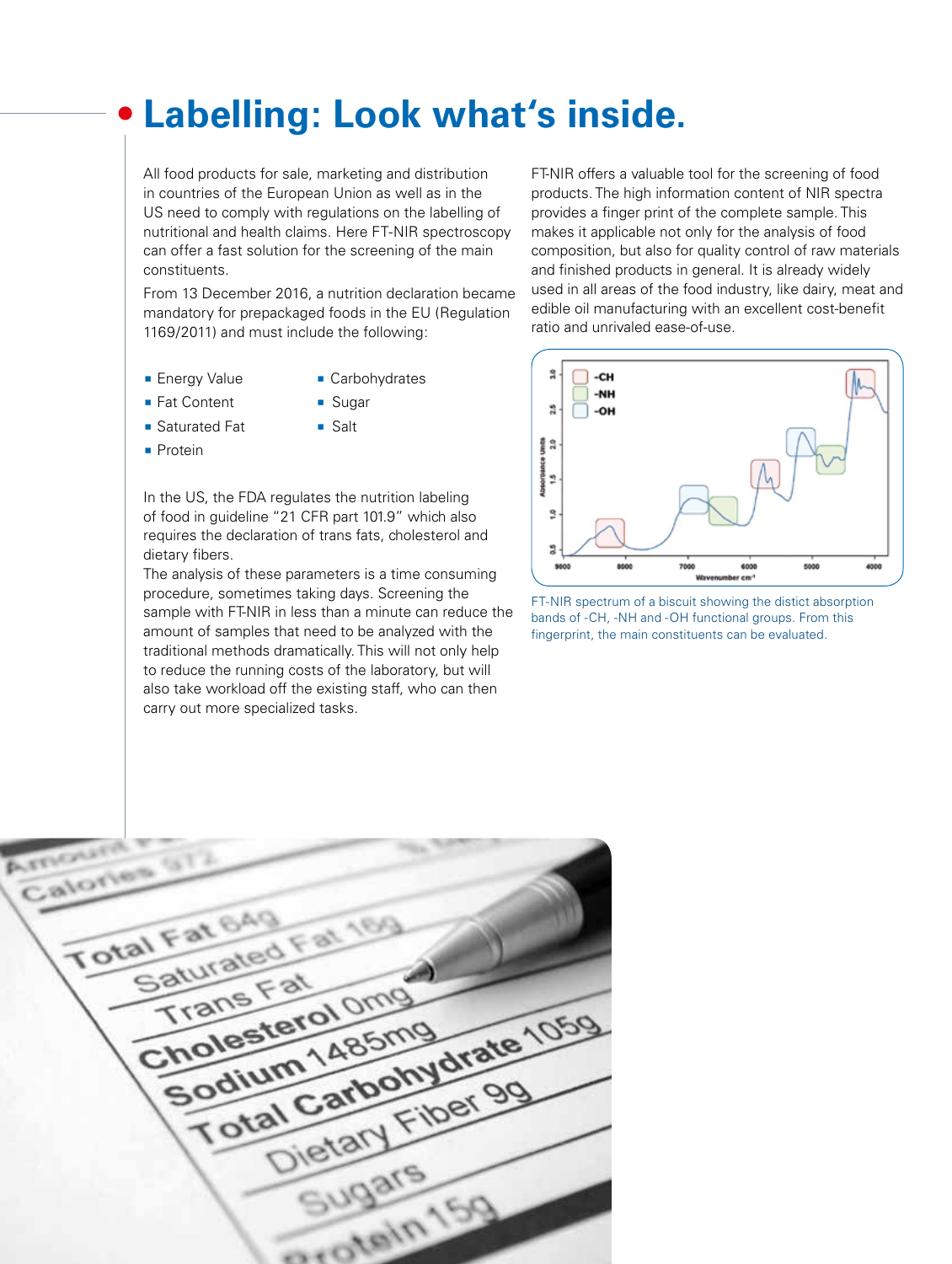### **Food Fraud: The real thing?**

Maintaining brand reputation and product quality has led to increased focus on qualifying raw materials and ingredients used in food production. In addition to traditional quality parameters like moisture, fat, and protein, detection of adulterants plays a critical role in ensuring food safety and quality. The USP (US Pharmacopeial Convention) Food Fraud Database currently lists hundreds of incidents of economically motivated adulteration (EMA), substitution, counterfeiting or mislabeling of food products, such as olive oil and milk powder and some prominent adulterants e.g. melamine.

FT-NIR offers a valuable tool for screening almost any raw material with an excellent cost-benefit ratio and unrivaled ease-of-use. The high information content of NIR spectra provides a finger print of the complete sample. Comparing the spectra of the incoming raw materials with those measured using samples of known quality permits a non-targeted screening of adulterants or contaminants within the detection limits. If a material is tested positive on adulteration by FT-NIR, further investigations with complementary analytical methods can be carried out to determine the exact identity of the adulterant.





Bruker FT-NIR spectrometers offer a fast and effective tool for quality control of raw materials, intermediate products and final products. As a non-destructive method without any sample preparation it is already extensively used in the food industry for analyzing main constituents such as protein, moisture, fat, lactose, ash, and fiber.



With the measurement of a single spectrum the sample can be evaluated in a three-step process:

#### 1. Identification

Identification of a sample is carried out to determine if the spectrum of an incoming raw material fits within the statistical population of authentic and previously accepted batches. With this first step it can be checked if the correct raw material was delivered and properly labeled to avoid usage of the wrong ingredient in production.

### 2. Conformity

In the next step the sample is further qualified using conformity test, which is a more specific evaluation of the spectrum. Each data point of the NIR spectrum is subject to a dedicated test with an individual threshold. This check for conformity at each data point allows a real fingerprinting of the material with adjustable sensitivity.

#### 3. Quantification

During the quantification of the different constituents an outlier test based on the Mahalanobis Distance is performed. Again the analysis spectrum is compared to the sample population in the individual quantification models.



3D scores plots showing different material groups in an identification library.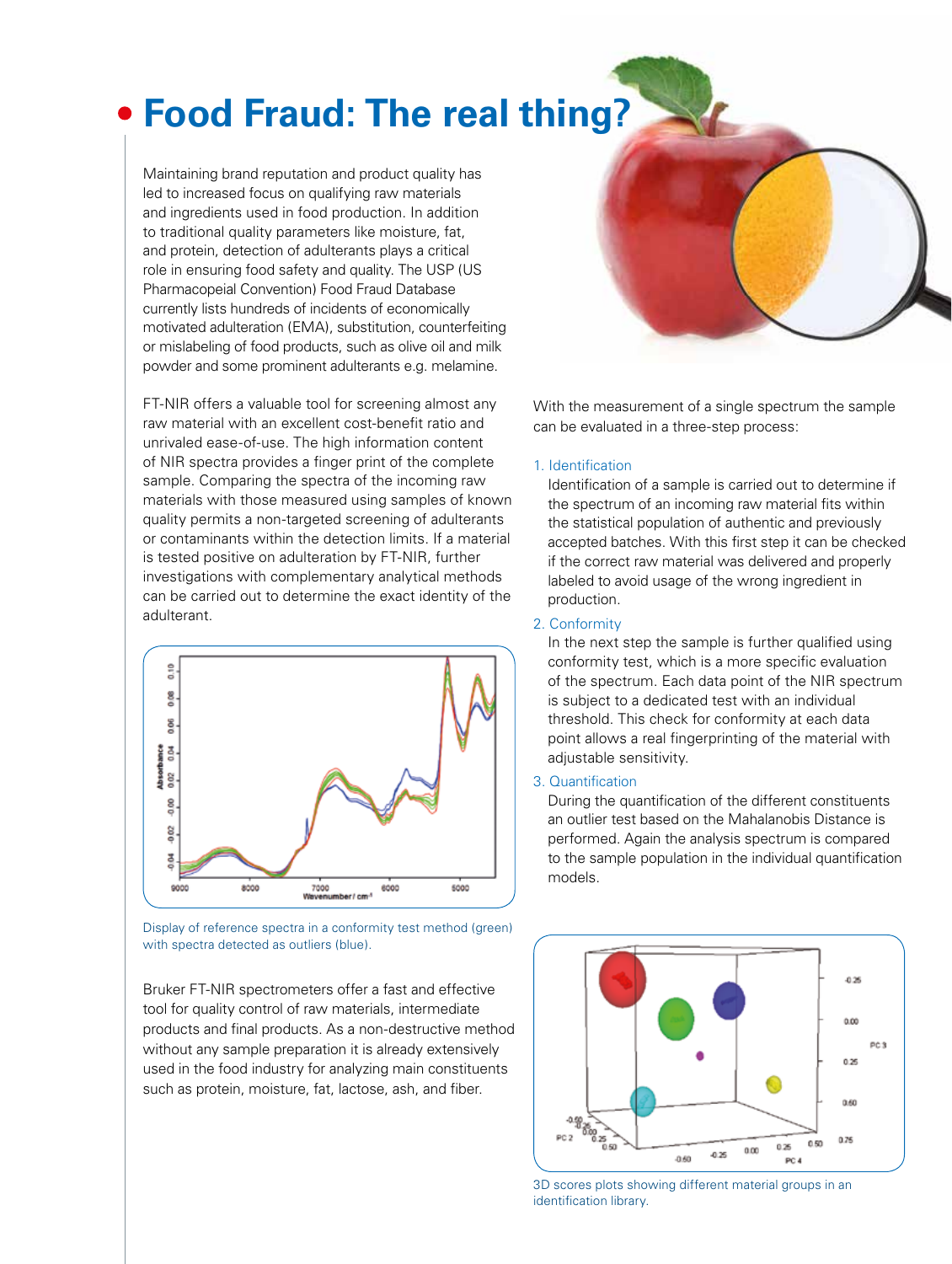## **Technology**

### **State-of-the-art technology for RockSolid results**

The Bruker Optics FT-NIR technology incorporates state-of-the-art optics for outstanding performance and stability. The heart of the instrument is Bruker´s permanently aligned RockSolid interferometer with cube corner mirrors, providing consistent high quality results, less downtime and highest stability.

Unlike flat mirrors, cube corners are practically immune to mirror tilt (i.e. angular movement of the mirror). This is an important consideration in FT technology since for the modulation the light returning to the beam splitter must be precisely recombined for interference to avoid a reduction in stability, resolution, and spectral quality.

The RockSolid interferometer design therefore leads to a superior resistance to vibration and thermal effects, ensuring exceptional robustness and reliability even in harsh environments, making it ideal for the laboratory as well as the factory floor.

Moreover, the instrument maintains the wavelength accuracy over time - a precondition for a successful calibration transfer.

All analyzers are designed to be easily maintained by the user, and to minimize downtime and maintenance costs. Consumables such as the light source are pre-aligned modules which can be easily and quickly changed by the user.



Bruker's well-proven RockSolid interferometer with Cube Corner Mirrors.

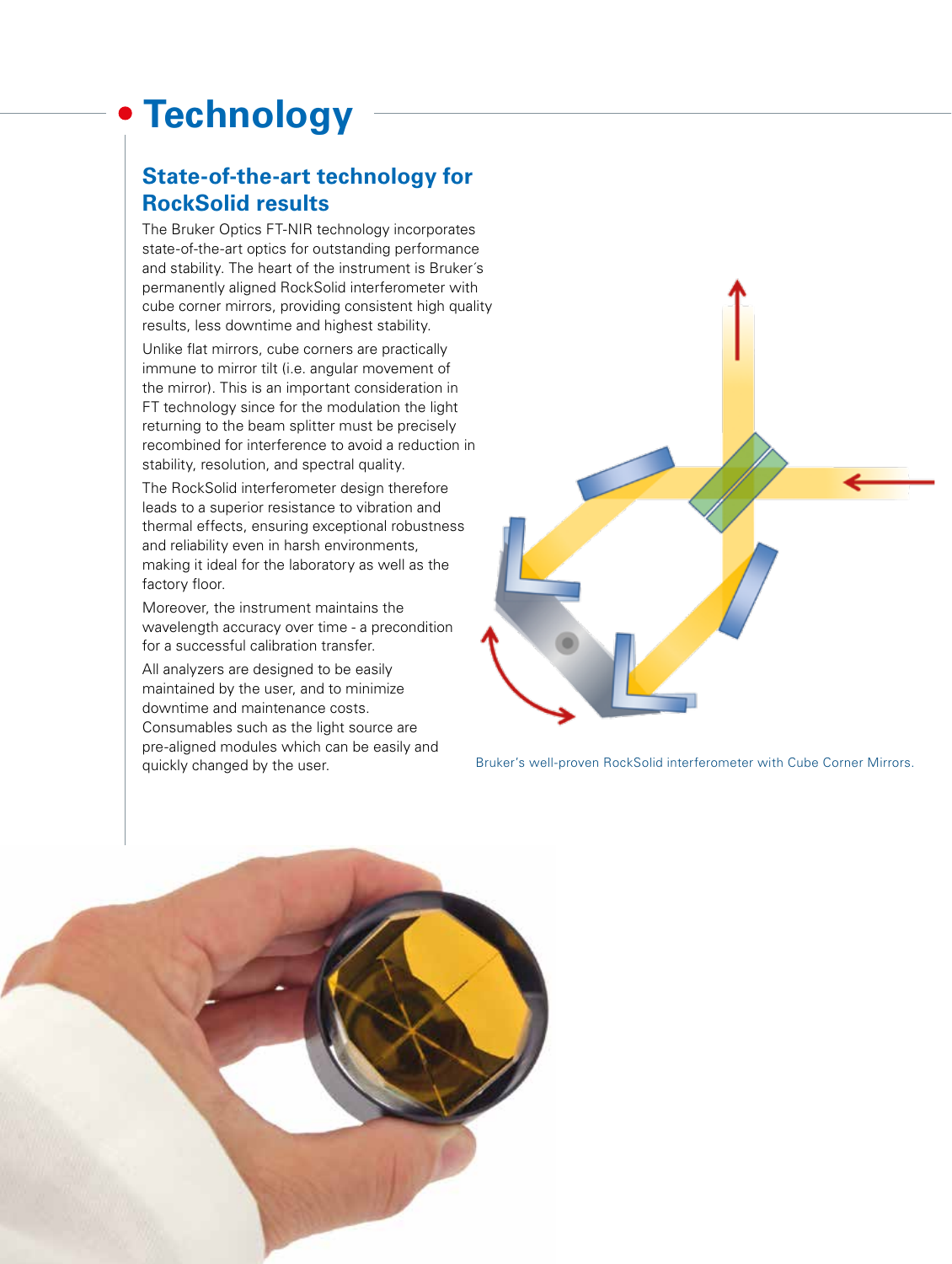## **Software**

### **OPUS - Optics User Software**

Bruker Optics' OPUS is an easy-to-use and a powerful all-in-one spectroscopy software package. It includes the most comprehensive collection of data acquisition, processing, and evaluation functions and can be completely configured to meet your needs including extended user management and access features.

For method setup there are three main functions for

- Calibration development for quantification of components and properties
- **EXTERN** Library setup for identification of raw materials
- **Conformity test for quality control**

### **Multi Evaluation**

Using the unique OPUS Multi Evaluation (ME) function, users can set up hierarchical methods to automate different evaluation and decision steps or to perform additional calculations. With ME, an identification step can be followed by a quantification step and a conformity test; or a quantification step can be followed by an additional quantification step depending on the results of the first step. The results are displayed, and customizable reports are stored and printed.



Example scheme of a Multi Evaluation method with Hierarchi **Integrated automatic instrument tests (OQ, PQ)** cal Identification followed by Conformity Testing or Quantitative Evaluations.

| IV              | 82.5      | II<br>Π<br>Ü, |
|-----------------|-----------|---------------|
| FFA             | 0.7196    | Ι             |
| <b>Trans</b>    | 0.1796    |               |
| C16:0 Palmitic  | 13,0%     |               |
| C18:0 Stearic   | 2.31%     | Ι             |
| C18:1 Oleic     | 65.3 %    | I             |
| C18:2 Linoleic  | 10.5%     | I             |
| C18:3 Linolenic | $1.0 - 5$ | I<br>I        |

-11:11

6788-12-004

 $12.55.34$ 

#### **In the laboratory**

TANGO

Batch

**ID** 

The OPUS/LAB package is an intuitive and easy-to-use software interface for routine analysis tasks. It can be used by routine operators who can quickly be trained to perform analyses. The operator just selects the product to be analyzed and enters the sample ID and optional sample information. The results are visualized on screen and stored in PDF and log files readable by LIMS.

### **In the process**

OPUS/PROCESS is a software package used to easily set up scenarios for automated process control and visual display of results. The scenarios can be configured with many optional settings for cyclic measurements or analysis triggered by process control systems. Triggers and results can be exchanged with PCS using Profibus DP, Modbus, 4-20mA connections or OPC.

### **Data security**

OPUS ensures the safety and integrity of your data.

- No loss of data or overwriting of raw data
- **Fully GMP/GLP compatible, 21 CFR Part 11 conform**
- **Automatically generated data history (audit trail)**
- All relevant data (measurement parameters, manipulations, evaluation results, reports, etc.) are stored in one data file

### **Spectrometer diagnostics**

Only a permanently monitored spectrometer can ensure the acquisition of reliable data.

OPUS includes:

- **Permanent online diagnostics**
- **Real-time display of instrument status**
- **Instrument status reports**
-